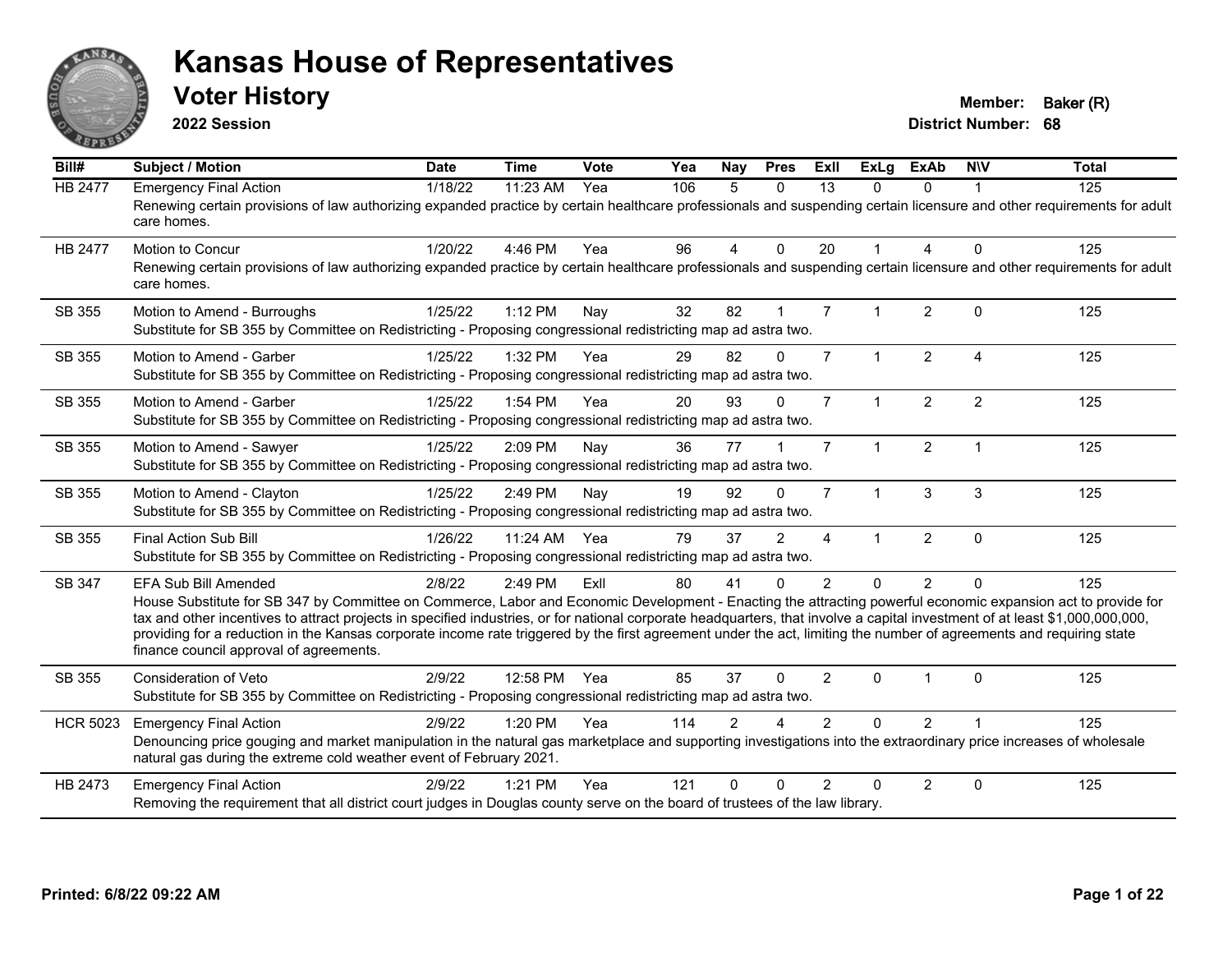

**2022 Session**

**Voter History Member: Baker (R)** 

| Bill#           | <b>Subject / Motion</b>                                                                                                                                                                                                                               | <b>Date</b> | <b>Time</b>  | Vote | Yea | Nay          | <b>Pres</b> | ExII           | <b>ExLg</b>  | <b>ExAb</b>    | <b>NIV</b>     | <b>Total</b> |
|-----------------|-------------------------------------------------------------------------------------------------------------------------------------------------------------------------------------------------------------------------------------------------------|-------------|--------------|------|-----|--------------|-------------|----------------|--------------|----------------|----------------|--------------|
| <b>HB 2490</b>  | <b>Emergency Final Action</b>                                                                                                                                                                                                                         | 2/9/22      | 1:22 PM      | Yea  | 118 | 3            | $\Omega$    | $\mathcal{P}$  | 0            | $\overline{2}$ | $\Omega$       | 125          |
|                 | Authorizing the state treasurer to determine account owners and designated beneficiaries for an ABLE savings account, adding who may open such an account and<br>requiring compliance with the federal internal revenue code.                         |             |              |      |     |              |             |                |              |                |                |              |
| HB 2480         | <b>Final Action</b>                                                                                                                                                                                                                                   | 2/15/22     | 11:59 PM Yea |      | 118 | $\Omega$     | $\Omega$    | 3              | $\Omega$     | $\overline{2}$ | 2              | 125          |
|                 | Amending the public water supply project loan program's definition of "project" to remove the definition's current exclusion of projects that are<br>related to the diversion or transportation of water acquired through a water transfer.           |             |              |      |     |              |             |                |              |                |                |              |
| HB 2564         | <b>Final Action</b>                                                                                                                                                                                                                                   | 2/15/22     | 11:59 PM     | Yea  | 118 | $\mathbf{0}$ | $\Omega$    | 3              | $\mathbf{0}$ | $\overline{2}$ | $\overline{2}$ | 125          |
|                 | Updating the version of risk-based capital instructions in effect.                                                                                                                                                                                    |             |              |      |     |              |             |                |              |                |                |              |
| HB 2489         | <b>Final Action Amended</b>                                                                                                                                                                                                                           | 2/16/22     | 11:17 AM     | Yea  | 120 | $\Omega$     | $\Omega$    |                | $\Omega$     | 3              |                | 125          |
|                 | Amending provisions of the technology-enabled fiduciary financial institutions act relating to fees and assessments, examinations, disclosures to consumers and<br>requiring such institutions to be mandatory reporters for purposes of elder abuse. |             |              |      |     |              |             |                |              |                |                |              |
| HB 2537         | <b>Final Action</b>                                                                                                                                                                                                                                   | 2/16/22     | 11:19 AM Yea |      | 120 | $\Omega$     |             |                | $\Omega$     | 3              | $\Omega$       | 125          |
|                 | Requiring the insurance department to hold a hearing in cases involving an order under the Kansas administrative procedure act.                                                                                                                       |             |              |      |     |              |             |                |              |                |                |              |
| SB 337          | <b>Final Action</b>                                                                                                                                                                                                                                   | 2/16/22     | 11:20 AM Yea |      | 119 |              |             |                | $\Omega$     | 3              | $\Omega$       | 125          |
|                 | Converting the conditional charter issued for the pilot program under the technology-enabled fiduciary financial institutions act to a full fiduciary financial institution<br>charter.                                                               |             |              |      |     |              |             |                |              |                |                |              |
| <b>HCR 5014</b> | Motion to Recommend for Passage                                                                                                                                                                                                                       | 2/16/22     | 12:30 PM     | Nay  | 77  | 42           | $\Omega$    | $\overline{1}$ | $\Omega$     | $\overline{2}$ | $\mathcal{S}$  | 125          |
|                 | Proposing a constitutional amendment that provides for legislative oversight of rules and regulations adopted by executive branch agencies and officials.                                                                                             |             |              |      |     |              |             |                |              |                |                |              |
| HB 2560         | <b>Final Action</b>                                                                                                                                                                                                                                   | 2/17/22     | 12:25 PM Yea |      | 101 | 11           | $\Omega$    |                | $\Omega$     | 11             |                | 125          |
|                 | Extending certain penalties, fees and maximum amounts of fees and the expiration dates of certain programs of the Kansas department of agriculture.                                                                                                   |             |              |      |     |              |             |                |              |                |                |              |
| HB 2591         | <b>Final Action</b>                                                                                                                                                                                                                                   | 2/17/22     | 12:27 PM Yea |      | 112 | $\Omega$     | $\Omega$    | -1             | $\Omega$     | 11             | -1             | 125          |
|                 | Repealing the state general fund and conservation fee fund transfers to the abandoned oil and gas well fund.                                                                                                                                          |             |              |      |     |              |             |                |              |                |                |              |
| <b>HCR 5014</b> | <b>Final Action</b>                                                                                                                                                                                                                                   | 2/17/22     | 12:43 PM     | Nay  | 80  | 33           | $\Omega$    |                | $\Omega$     | 11             | $\Omega$       | 125          |
|                 | Proposing a constitutional amendment that provides for legislative oversight of rules and regulations adopted by executive branch agencies and officials.                                                                                             |             |              |      |     |              |             |                |              |                |                |              |
| HB 2540         | <b>Emergency Final Action</b>                                                                                                                                                                                                                         | 2/17/22     | 12:45 PM     | Yea  | 113 | 0            | $\Omega$    |                | $\Omega$     | 11             | $\Omega$       | 125          |
|                 | Authorizing the construction of a memorial honoring Kansas gold star families.                                                                                                                                                                        |             |              |      |     |              |             |                |              |                |                |              |
| HB 2458         | <b>Emergency Final Action</b>                                                                                                                                                                                                                         | 2/17/22     | 12:47 PM     | Yea  | 113 | $\mathbf{0}$ | $\Omega$    | $\overline{1}$ | $\Omega$     | 11             | $\Omega$       | 125          |
|                 | Designating a portion of U.S. highway 56 as the PFC Shane Austin memorial highway.                                                                                                                                                                    |             |              |      |     |              |             |                |              |                |                |              |
| HB 2476         | <b>Emergency Final Action</b>                                                                                                                                                                                                                         | 2/17/22     | 12:48 PM     | Yea  | 113 | $\Omega$     | $\Omega$    | 1              | $\Omega$     | 11             | $\Omega$       | 125          |
|                 | Providing for the silver star and bronze star distinctive license plates.                                                                                                                                                                             |             |              |      |     |              |             |                |              |                |                |              |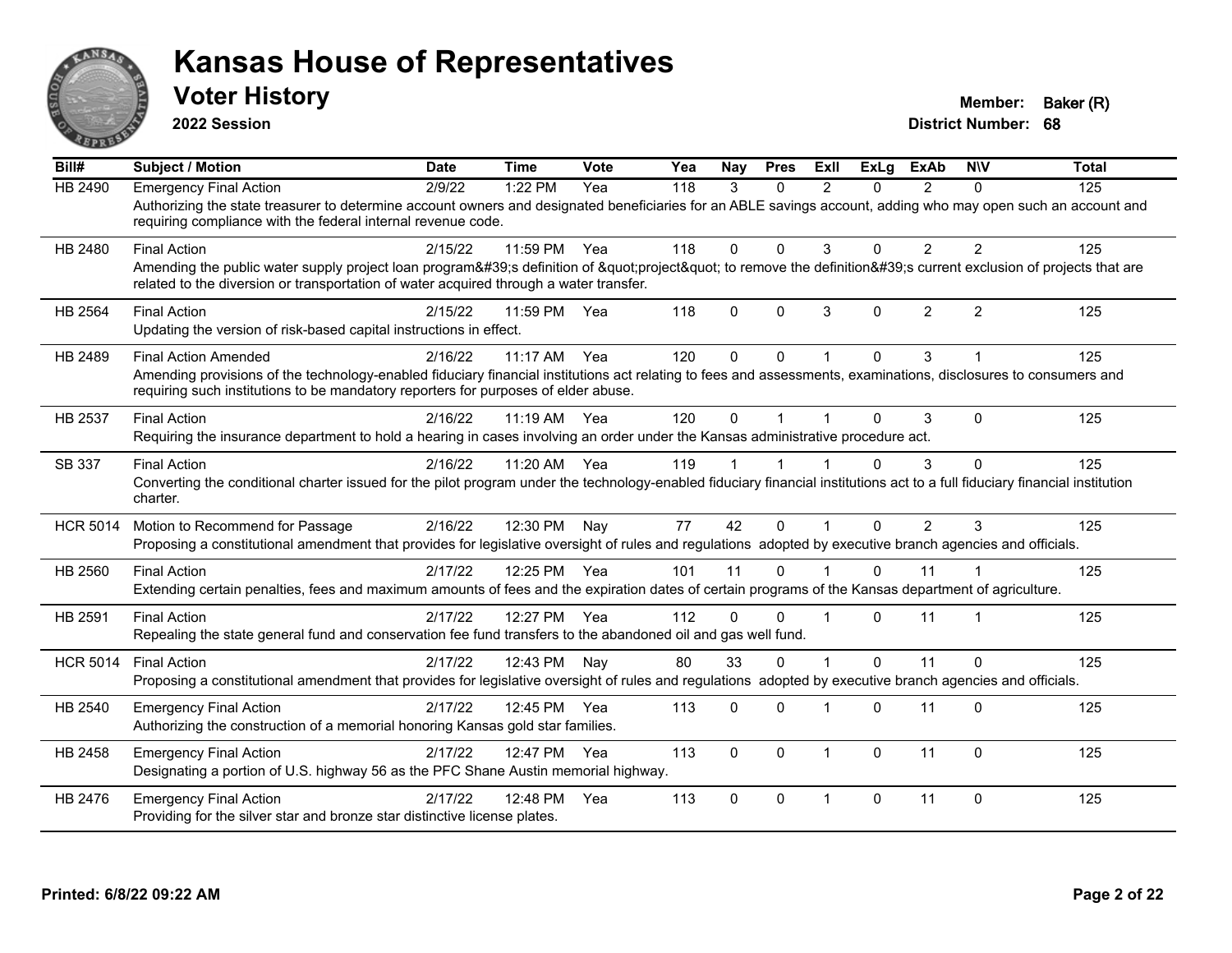

**2022 Session**

**Voter History Member: Baker (R)** 

| Bill#           | <b>Subject / Motion</b>                                                                                                                                                                                                                                            | <b>Date</b> | Time         | Vote | Yea | <b>Nay</b>             | <b>Pres</b> | ExII           |              | ExLg ExAb      | <b>NIV</b>              | <b>Total</b> |
|-----------------|--------------------------------------------------------------------------------------------------------------------------------------------------------------------------------------------------------------------------------------------------------------------|-------------|--------------|------|-----|------------------------|-------------|----------------|--------------|----------------|-------------------------|--------------|
| HB 2478         | <b>Emergency Final Action</b>                                                                                                                                                                                                                                      | 2/17/22     | 12:49 PM     | Yea  | 113 | $\Omega$               | $\Omega$    |                | $\Omega$     | 11             | $\Omega$                | 125          |
|                 | Designating a portion of United States highway 166 as the SGT Evan S Parker memorial highway.                                                                                                                                                                      |             |              |      |     |                        |             |                |              |                |                         |              |
| <b>HCR 5014</b> | <b>Final Action</b>                                                                                                                                                                                                                                                | 2/21/22     | 11:45 AM Nay |      | 85  | 39                     | $\Omega$    | $\mathbf 1$    | $\mathbf{0}$ | $\Omega$       | $\Omega$                | 125          |
|                 | Proposing a constitutional amendment that provides for legislative oversight of rules and regulations adopted by executive branch agencies and officials.                                                                                                          |             |              |      |     |                        |             |                |              |                |                         |              |
| HB 2517         | <b>Final Action Amended</b>                                                                                                                                                                                                                                        | 2/22/22     | 10:49 AM Yea |      | 120 | $\Omega$               | $\Omega$    | $\overline{2}$ | $\mathbf 0$  | 3              | $\Omega$                | 125          |
|                 | Transferring the responsibility to certify drug abuse treatment providers that participate in the certified drug abuse treatment program from the department of corrections<br>to the Kansas sentencing commission.                                                |             |              |      |     |                        |             |                |              |                |                         |              |
| HB 2594         | <b>Final Action Amended</b>                                                                                                                                                                                                                                        | 2/22/22     | 10:50 AM Yea |      | 120 | $\mathbf 0$            | $\mathbf 0$ | $\overline{2}$ | 0            | 3              | $\mathbf{0}$            | 125          |
|                 | Exempting certain modifications on antique vehicles from vehicle identification number offense seizures and dispositions.                                                                                                                                          |             |              |      |     |                        |             |                |              |                |                         |              |
| HB 2607         | <b>Final Action Amended</b>                                                                                                                                                                                                                                        | 2/22/22     | 10:51 AM     | Yea  | 120 | $\Omega$               | $\Omega$    | $\overline{c}$ | $\mathbf 0$  | 3              | $\mathbf{0}$            | 125          |
|                 | Clarifying the time limitations for habeas corpus claims.                                                                                                                                                                                                          |             |              |      |     |                        |             |                |              |                |                         |              |
| HB 2299         | Motion to Amend - Fairchild                                                                                                                                                                                                                                        | 2/22/22     | 3:16 PM      | Nay  | 35  | 84                     | $\mathbf 0$ | $\overline{2}$ | 0            | 3              | $\overline{1}$          | 125          |
|                 | Allowing a search warrant to be executed within 10 days from the date of issuance.                                                                                                                                                                                 |             |              |      |     |                        |             |                |              |                |                         |              |
| HB 2703         | Motion to Amend - Clayton                                                                                                                                                                                                                                          | 2/22/22     | 4:17 PM      | Nav  | 37  | 80                     | $\Omega$    | $\overline{2}$ | $\mathbf{0}$ | 3              | 3                       | 125          |
|                 | Making changes to employment security law provisions regarding the employment security fund and employer contribution rates, the definition of employment to                                                                                                       |             |              |      |     |                        |             |                |              |                |                         |              |
|                 | conform with federal law and various updates to the my reemployment plan program, including making the program mandatory with certain exceptions, and providing<br>that the secretary of commerce may require participation by claimants in reemployment services. |             |              |      |     |                        |             |                |              |                |                         |              |
| HB 2525         | Motion to Recommend for Passage                                                                                                                                                                                                                                    | 2/22/22     | 5:17 PM      | Yea  | 53  | 66                     | $\Omega$    | $\overline{2}$ | $\Omega$     | 3              | $\overline{\mathbf{1}}$ | 125          |
|                 | Removing non-cooperation with child support from requirements for food and child care assistance eligibility and exempting adults enrolled in school from the 20-hour-                                                                                             |             |              |      |     |                        |             |                |              |                |                         |              |
|                 | per-week work requirement for child care assistance eligibility for a limited time.                                                                                                                                                                                |             |              |      |     |                        |             |                |              |                |                         |              |
| HB 2110         | <b>Final Action Amended</b>                                                                                                                                                                                                                                        | 2/23/22     | 10:21 AM Yea |      | 113 | 8                      | $\Omega$    | 3              | $\Omega$     | $\overline{1}$ | $\Omega$                | 125          |
|                 | Requiring insurance coverage for PANS and PANDAS by the state health care benefits program and requiring the state employee health care commission to submit an                                                                                                    |             |              |      |     |                        |             |                |              |                |                         |              |
|                 | impact report on such coverage to the legislature.                                                                                                                                                                                                                 |             |              |      |     |                        |             |                |              |                |                         |              |
| HB 2299         | <b>Final Action Amended</b>                                                                                                                                                                                                                                        | 2/23/22     | 10:22 AM     | Yea  | 119 | $\overline{2}$         | $\Omega$    | 3              | $\Omega$     | 1              | $\Omega$                | 125          |
|                 | Allowing a search warrant to be executed within 10 days from the date of issuance.                                                                                                                                                                                 |             |              |      |     |                        |             |                |              |                |                         |              |
| HB 2386         | <b>Final Action Amended</b>                                                                                                                                                                                                                                        | 2/23/22     | 10:23 AM Yea |      | 118 | 3                      | $\Omega$    | 3              | 0            | 1              | $\mathbf 0$             | 125          |
|                 | Establishing requirements for the payment and reimbursement of dental services by a dental benefit plan.                                                                                                                                                           |             |              |      |     |                        |             |                |              |                |                         |              |
| HB 2456         | <b>Final Action Amended</b>                                                                                                                                                                                                                                        | 2/23/22     | 10:24 AM     | Yea  | 117 | $\boldsymbol{\Lambda}$ | $\Omega$    | 3              | $\Omega$     | 1              | $\Omega$                | 125          |
|                 | Establishing the Kansas kids lifetime combination hunting and fishing license.                                                                                                                                                                                     |             |              |      |     |                        |             |                |              |                |                         |              |
| HB 2481         | <b>Final Action</b>                                                                                                                                                                                                                                                | 2/23/22     | 10:25 AM Yea |      | 121 | $\Omega$               | $\Omega$    | 3              | 0            |                | $\mathbf{0}$            | 125          |
|                 | Authorizing KP&F participating service credit purchase for certain in-state nonfederal governmental employment.                                                                                                                                                    |             |              |      |     |                        |             |                |              |                |                         |              |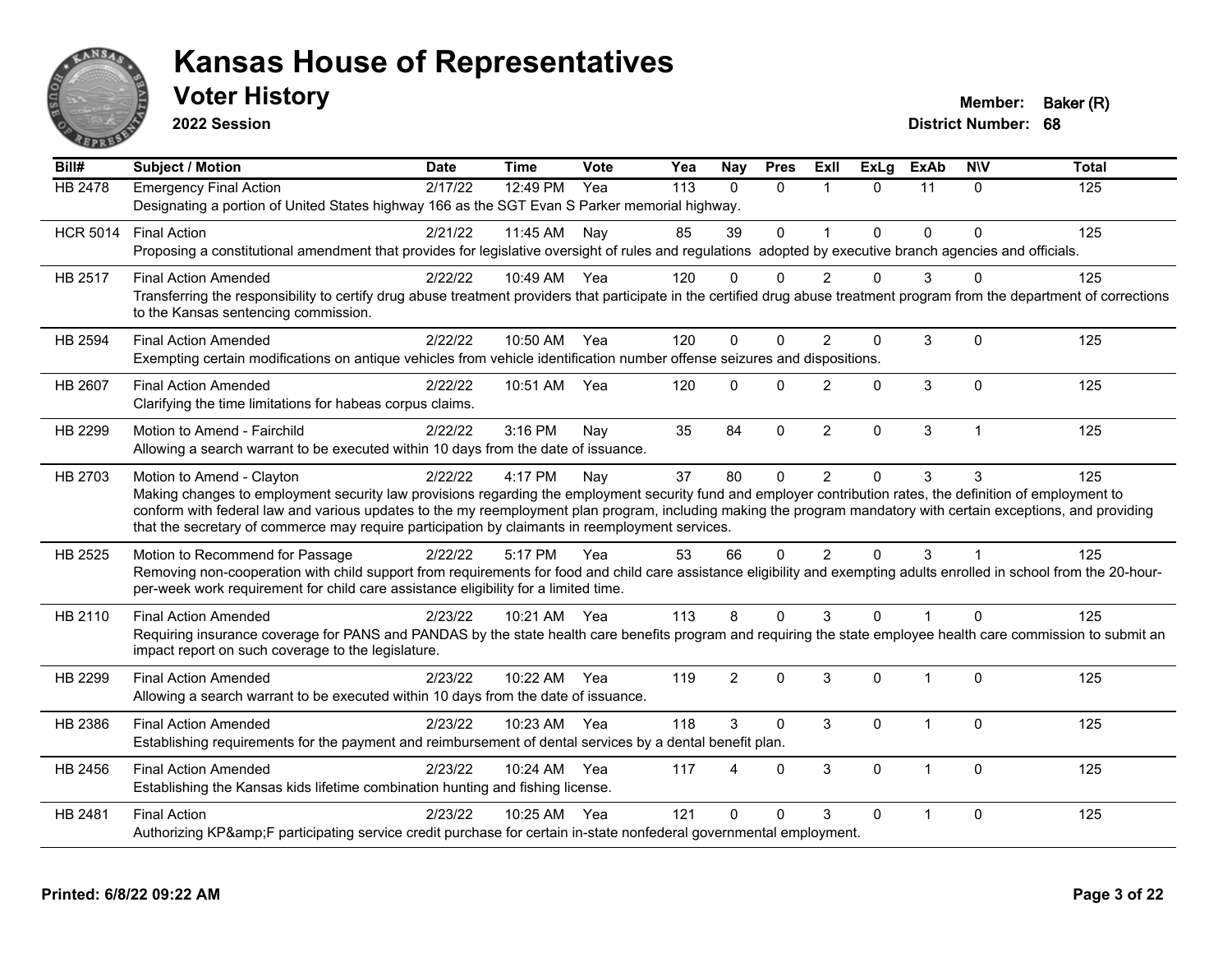

**2022 Session**

| $\overline{BiII#}$ | <b>Subject / Motion</b>                                                                                                                                                                                                                                                                                                                                                                | <b>Date</b> | <b>Time</b>  | Vote | Yea | Nay            | <b>Pres</b>  | ExIl | <b>ExLg</b> | <b>ExAb</b>             | <b>NIV</b>   | <b>Total</b>     |
|--------------------|----------------------------------------------------------------------------------------------------------------------------------------------------------------------------------------------------------------------------------------------------------------------------------------------------------------------------------------------------------------------------------------|-------------|--------------|------|-----|----------------|--------------|------|-------------|-------------------------|--------------|------------------|
| <b>HB 2483</b>     | <b>Final Action</b><br>Providing for the daughters of the American revolution distinctive license plate.                                                                                                                                                                                                                                                                               | 2/23/22     | 10:26 AM     | Yea  | 105 | 16             | $\mathbf{0}$ | 3    | $\Omega$    | $\overline{\mathbf{1}}$ | $\mathbf{0}$ | $\overline{125}$ |
| HB 2496            | <b>Final Action</b><br>Enacting the uniform family law arbitration act.                                                                                                                                                                                                                                                                                                                | 2/23/22     | 10:27 AM     | Yea  | 121 | $\mathbf 0$    | $\mathbf 0$  | 3    | 0           | $\mathbf{1}$            | $\mathbf 0$  | 125              |
| <b>HB 2508</b>     | <b>Final Action</b><br>Requiring retention of fingerprints by the Kansas bureau of investigation for participation in the federal rap back program.                                                                                                                                                                                                                                    | 2/23/22     | 10:28 AM     | Yea  | 115 | 6              | $\Omega$     | 3    | $\Omega$    | $\mathbf 1$             | $\Omega$     | 125              |
| HB 2510            | <b>Final Action</b><br>Updating certain investment limitation requirements to provide increased options for Kansas domiciled life insurance companies investing in equity interests and<br>preferred stock.                                                                                                                                                                            | 2/23/22     | 10:29 AM Yea |      | 120 |                | $\mathbf{0}$ | 3    | $\Omega$    | 1                       | $\mathbf 0$  | 125              |
| HB 2515            | <b>Final Action</b><br>Creating a mechanism to seek relief from the Kansas offender registration act requirements for drug offenders and allowing expungement of offenses when such relief is<br>granted.                                                                                                                                                                              | 2/23/22     | 10:30 AM     | Yea  | 120 | $\mathbf 1$    | $\mathbf{0}$ | 3    | $\Omega$    | 1                       | $\Omega$     | 125              |
| HB 2516            | <b>Final Action</b><br>Requiring an offender who raises error in such offender's criminal history calculation for the first time on appeal to show prejudicial error, requiring the journal entry<br>used to establish criminal history to be attached to the criminal history worksheet and authorizing the court to correct an illegal sentence while a direct appeal is<br>pending. | 2/23/22     | 10:32 AM Yea |      | 121 | $\Omega$       | $\mathbf{0}$ | 3    | $\Omega$    | $\mathbf{1}$            | $\Omega$     | 125              |
| HB 2529            | <b>Final Action</b><br>Allowing veteran license plate applicants to use either a DD214 form, a military veteran identification card or veteran health identification card for proof of veteran status.                                                                                                                                                                                 | 2/23/22     | 10:33 AM Yea |      | 120 | $\mathbf{1}$   | $\Omega$     | 3    | $\Omega$    | $\mathbf{1}$            | $\Omega$     | 125              |
| HB 2547            | <b>Final Action Amended</b><br>Authorizing technology-enabled fiduciary financial institution insurance companies within the captive insurance act and providing for the requirements and operations<br>thereof.                                                                                                                                                                       | 2/23/22     | 10:34 AM Yea |      | 120 | $\overline{1}$ | $\mathbf{0}$ | 3    | 0           |                         | $\Omega$     | 125              |
| HB 2559            | <b>Final Action Amended</b><br>Creating the Kansas cotton boll weevil program and requiring the program to levy an assessment upon Kansas produced cotton and monitor and mitigate the risk of boll<br>weevils.                                                                                                                                                                        | 2/23/22     | 10:38 AM Yea |      | 83  | 37             |              | 3    | $\Omega$    |                         | $\Omega$     | 125              |
| HB 2563            | <b>Final Action Amended</b><br>Concerning the Kansas seed law and the commercial industrial hemp act; relating to labeling; seeds treated with certain substances; definitions; labeling; unlawful<br>actions; certain registrations; inspections; live plant dealers; and testing services.                                                                                           | 2/23/22     | 10:39 AM Yea |      | 113 | 8              | $\mathbf{0}$ | 3    | $\Omega$    |                         | $\Omega$     | 125              |
| HB 2567            | <b>Final Action Amended</b><br>Increasing certain registration and title fees on vehicles for services performed by county treasurers and the division of vehicles and decreasing certain fees related to<br>administrative costs and disposition of such fees.                                                                                                                        | 2/23/22     | 10:41 AM Yea |      | 114 | 6              |              | 3    | $\Omega$    | $\blacktriangleleft$    | $\Omega$     | 125              |
| HB 2568            | <b>Final Action</b><br>Amending the Kansas mortgage business act by providing for mortgage business work at remote locations, license and registration renewal or reinstatement<br>procedures, surety bond requirements and evidence of solvency and net worth and requiring notice when adding or closing branch offices.                                                             | 2/23/22     | 10:43 AM     | Yea  | 118 | 3              | $\Omega$     | 3    | 0           |                         | $\Omega$     | 125              |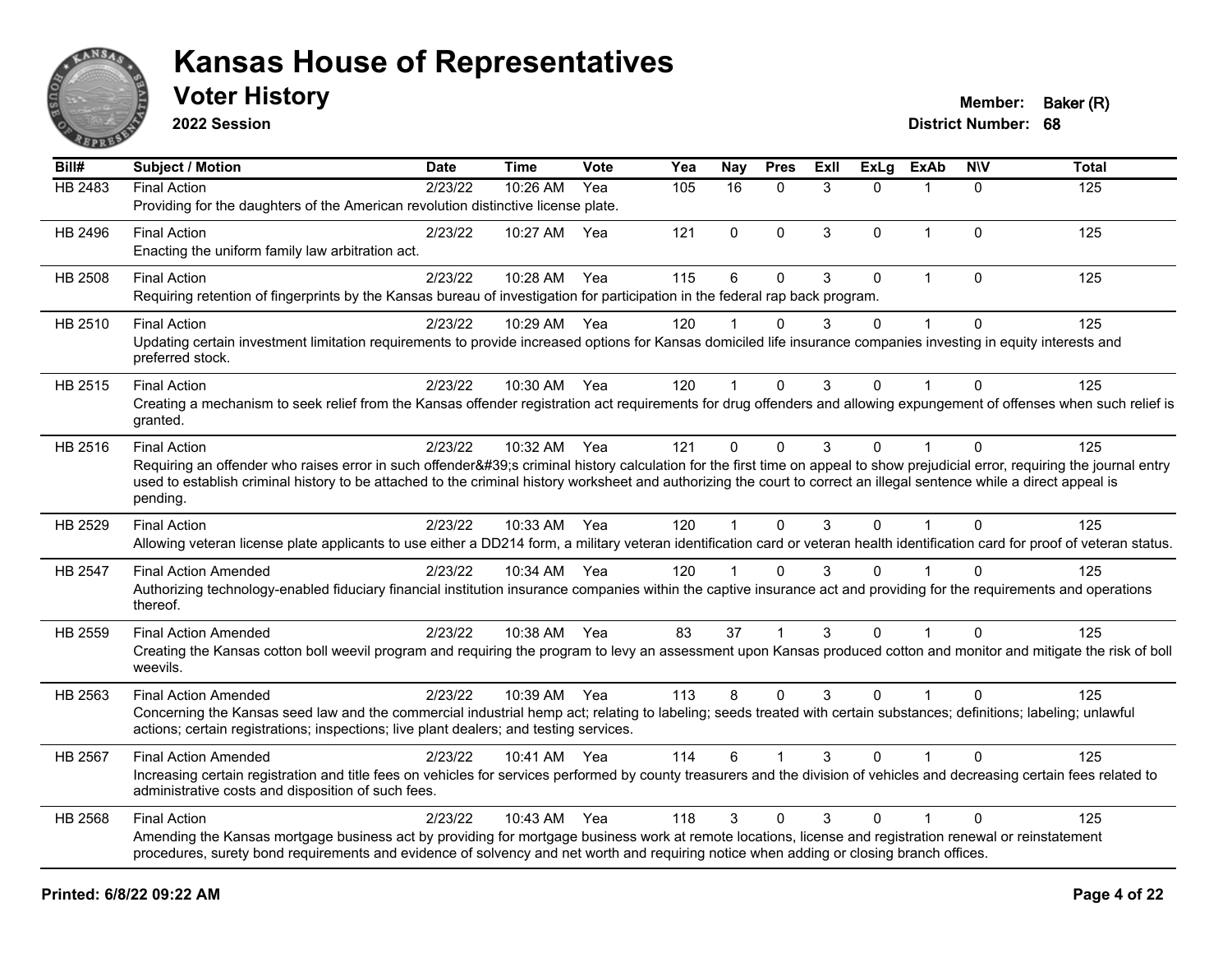

**2022 Session**

**District Number: 68 Voter History Member: Baker (R)** 

**Bill# Subject / Motion Date Time Vote Yea Nay Pres Exll ExLg ExAb N\V Total** HB 2574 Final Action 2/23/22 10:43 AM Yea 121 0 0 3 0 1 0 125 Establishing a time limitation for awarding compensation for mental health counseling and increasing certain compensation award amounts by the crime victims compensation board. HB 2579 Final Action Amended 2/23/22 10:45 AM Nay 90 31 0 3 0 1 0 125 Requiring electronic filing of campaign reports by candidates for state office unless an exemption is granted for cause. HB 2595 Final Action 2/23/22 10:46 AM Yea 121 0 0 3 0 1 0 125 Making certain antique vehicle titling procedures applicable to vehicles having a model year of 1960 or later instead of 1950 or later. HB 2597 Final Action 2/23/22 10:47 AM Yea 116 5 0 3 0 1 0 125 Providing for four distinctive license plates for the Kansas department of wildlife and parks. HB 2608 Final Action 2/23/22 10:48 AM Yea 117 4 0 3 0 1 0 125 Removing provisions authorizing criminal restitution to be enforced as a civil judgment and authorizing judicial districts to contract for collection services for criminal restitution. HB 2633 Final Action Amended 2/23/22 10:49 AM Yea 108 13 0 3 0 1 0 125 Providing for the city of Hutchinson distinctive license plate. HB 2654 Final Action 2/23/22 10:50 AM Yea 121 0 0 3 0 1 0 125 Providing guidance to determine how offenders under the supervision of two or more supervision agency can have supervision consolidated into one agency. HB 2688 Final Action Amended 2023/22 10:52 AM Yea 116 5 0 3 0 1 0 125 Requiring that licensed farm wineries be issued a cereal malt beverage retailer license if the statutory requirements for such retailer license are satisfied. HB 2703 Final Action 2/23/22 10:53 AM Yea 121 0 0 3 0 1 0 125 Making changes to employment security law provisions regarding the employment security fund and employer contribution rates, the definition of employment to conform with federal law and various updates to the my reemployment plan program, including making the program mandatory with certain exceptions, and providing that the secretary of commerce may require participation by claimants in reemployment services. HCR 5022 Final Action Amended 2/23/22 10:56 AM Yea 97 24 0 3 0 1 0 125 Proposing a constitutional amendment requiring that a sheriff be elected in each county; exception. HCR 5030 Emergency Final Action 125 12/23/22 11:36 AM Yea 121 0 0 3 0 1 0 125 Recognizing the growing problem of antisemitism in the United States. HB 2605 Emergency Final Action Amended 2/23/22 11:37 AM Yea 115 6 0 3 0 1 0 125 Increasing the rural population requirement maximum for the veterinary training program for rural Kansas and creating a food animal percentage requirement that may be fulfilled in lieu thereof. SB 358 Emergency Final Action 2012/22 11:40 AM Yea 121 0 0 2 0 1 1 Amending the public water supply project loan program's definition of "project" to remove the definition's current exclusion of projects that are related to the diversion or transportation of water acquired through a water transfer.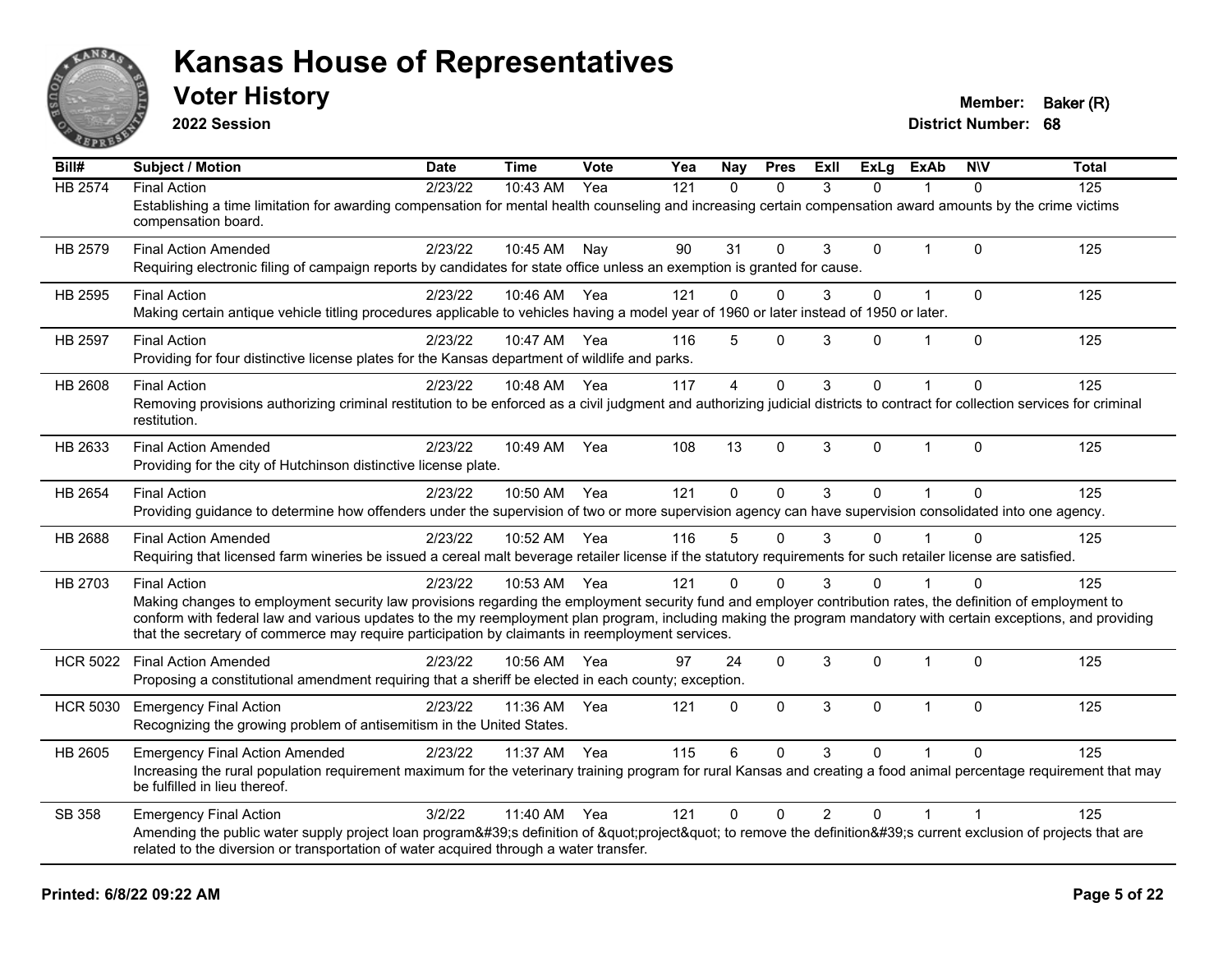

**2022 Session**

**Voter History Member: Baker (R)** 

| $\overline{BiII#}$ | <b>Subject / Motion</b>                                                                                                                                                                                                                                                                     | <b>Date</b> | <b>Time</b>  | Vote | Yea | Nay      | <b>Pres</b>  | <b>ExII</b>    | <b>ExLg</b>  | <b>ExAb</b>    | <b>NIV</b>     | <b>Total</b> |
|--------------------|---------------------------------------------------------------------------------------------------------------------------------------------------------------------------------------------------------------------------------------------------------------------------------------------|-------------|--------------|------|-----|----------|--------------|----------------|--------------|----------------|----------------|--------------|
| SB 101             | EFA Sub Bill Amended                                                                                                                                                                                                                                                                        | 3/2/22      | 11:41 AM     | Yea  | 86  | 35       | $\Omega$     | $\mathcal{P}$  | $\Omega$     |                |                | 125          |
|                    | House Substitute for SB 101 by Committee on Transportation - Approving the operation and use of electric-assisted bicycles and regulating the use thereof.                                                                                                                                  |             |              |      |     |          |              |                |              |                |                |              |
| SB 62              | <b>Emergency Final Action Amended</b>                                                                                                                                                                                                                                                       | 3/2/22      | 11:42 AM Yea |      | 115 | 6        | $\Omega$     | $\overline{2}$ | $\mathbf{0}$ | $\mathbf 1$    | 1              | 125          |
|                    | Amending the standards for school-administered vision screenings for students, establishing the Kansas children's vision health and school readiness commission<br>and allowing schools to maintain emergency albuterol kits.                                                               |             |              |      |     |          |              |                |              |                |                |              |
| <b>HCR 5027</b>    | Motion to Amend - Hoye                                                                                                                                                                                                                                                                      | 3/8/22      | 12:06 PM     | Nav  | 35  | 84       | -1           | 2              | $\Omega$     |                | $\overline{2}$ | 125          |
|                    | Applying to the Congress of the United States to call a convention of the states.                                                                                                                                                                                                           |             |              |      |     |          |              |                |              |                |                |              |
| <b>HCR 5027</b>    | Motion to Amend - Houser                                                                                                                                                                                                                                                                    | 3/8/22      | 12:23 PM     | ExAb | 64  | 53       | $\mathbf 0$  | $\overline{2}$ | $\Omega$     | $\overline{2}$ | 4              | 125          |
|                    | Applying to the Congress of the United States to call a convention of the states.                                                                                                                                                                                                           |             |              |      |     |          |              |                |              |                |                |              |
| <b>HCR 5027</b>    | Motion to Amend - Ruiz, S.                                                                                                                                                                                                                                                                  | 3/8/22      | 12:50 PM     | ExAb | 33  | 83       | $\mathbf{0}$ | $\overline{2}$ | $\Omega$     | $\overline{2}$ | 5              | 125          |
|                    | Applying to the Congress of the United States to call a convention of the states.                                                                                                                                                                                                           |             |              |      |     |          |              |                |              |                |                |              |
| <b>HCR 5027</b>    | Motion to Recommend for Passage                                                                                                                                                                                                                                                             | 3/8/22      | 1:31 PM      | ExAb | 78  | 42       | $\mathbf{0}$ | $\overline{2}$ | $\Omega$     | $\overline{2}$ | $\mathbf 1$    | 125          |
|                    | Applying to the Congress of the United States to call a convention of the states.                                                                                                                                                                                                           |             |              |      |     |          |              |                |              |                |                |              |
| HB 2710            | <b>Final Action</b>                                                                                                                                                                                                                                                                         | 3/9/22      | 11:13 AM     | Yea  | 116 | 3        | $\mathbf 0$  | 4              | 0            | $\overline{2}$ | 0              | 125          |
|                    | Increasing the percentage of alcohol by volume allowed to not more than 16% for domestic table wine and the domestic fortified wine threshold to more than 16%<br>alcohol by volume.                                                                                                        |             |              |      |     |          |              |                |              |                |                |              |
| HB 2548            | <b>Final Action Amended</b>                                                                                                                                                                                                                                                                 | 3/9/22      | 11:14 AM     | Yea  | 116 | 3        | $\mathbf{0}$ | 4              | $\Omega$     | 2              | $\Omega$       | 125          |
|                    | Implementing additional reporting requirements for informational technology projects and state agencies and requiring additional information technology security training<br>and status reports.                                                                                            |             |              |      |     |          |              |                |              |                |                |              |
| <b>HCR 5027</b>    | <b>Final Action Amended</b>                                                                                                                                                                                                                                                                 | 3/9/22      | 11:22 AM     | Nay  | 76  | 43       | $\mathbf{0}$ | 4              | $\mathbf{0}$ | $\overline{2}$ | $\Omega$       | 125          |
|                    | Applying to the Congress of the United States to call a convention of the states.                                                                                                                                                                                                           |             |              |      |     |          |              |                |              |                |                |              |
| SB 421             | Motion to Amend - Xu                                                                                                                                                                                                                                                                        | 3/9/22      | 12:22 PM Nay |      | 38  | 79       | $\Omega$     | 4              | $\Omega$     | $\overline{2}$ | $\overline{2}$ | 125          |
|                    | Transferring \$253,866,022 from the state general fund to the Kansas public employees retirement fund during fiscal year 2022 and eliminating certain level-dollar<br>KPERS employer contribution payments.                                                                                 |             |              |      |     |          |              |                |              |                |                |              |
| SB <sub>2</sub>    | <b>Emergency Final Action Amended</b>                                                                                                                                                                                                                                                       | 3/9/22      | $1:18$ PM    | Nay  | 87  | 31       | $\Omega$     | $\overline{4}$ | $\Omega$     | $\mathcal{P}$  | $\overline{1}$ | 125          |
|                    | Allowing consumption of beer, wine or other alcoholic liquor on the Kansas state fairgrounds; increasing the number of temporary permits an applicantmay receive from                                                                                                                       |             |              |      |     |          |              |                |              |                |                |              |
|                    | four to 12 permits per year; limiting what cities, counties ortownships may charge for a temporary permit to not more than \$25 per day; andcrediting a portion of moneys<br>collected from the liquor drink tax and theliquor enforcement tax to the state fair capital improvements fund. |             |              |      |     |          |              |                |              |                |                |              |
| HB 2462            | <b>Emergency Final Action</b>                                                                                                                                                                                                                                                               | 3/9/22      | $1:19$ PM    | Yea  | 118 | $\Omega$ |              |                | $\Omega$     | $\overline{2}$ | 1              | 125          |
|                    | Removing the standing committee membership requirements for members of the joint committee on state-tribal relations.                                                                                                                                                                       |             |              |      |     |          |              |                |              |                |                |              |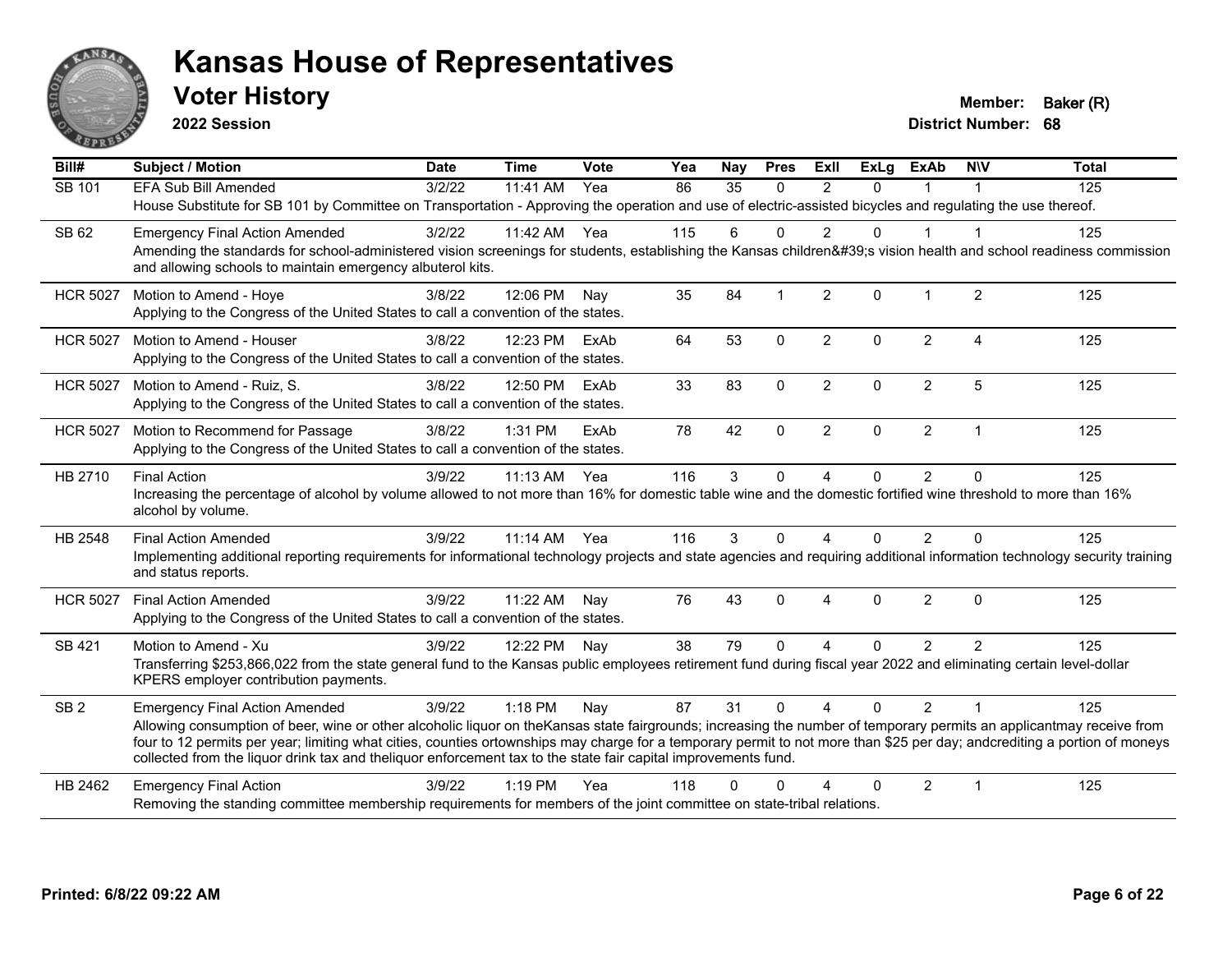

**2022 Session**

**Voter History Member: Baker (R)** 

| $\overline{BiII#}$ | <b>Subject / Motion</b>                                                                                                                                                                                                                                                                                                                                                                                                                                                                                                                                                                                                      | <b>Date</b> | <b>Time</b> | Vote | Yea | Nay            | <b>Pres</b> | ExIl                   | <b>ExLg</b> | <b>ExAb</b>    | <b>NIV</b>   | <b>Total</b> |
|--------------------|------------------------------------------------------------------------------------------------------------------------------------------------------------------------------------------------------------------------------------------------------------------------------------------------------------------------------------------------------------------------------------------------------------------------------------------------------------------------------------------------------------------------------------------------------------------------------------------------------------------------------|-------------|-------------|------|-----|----------------|-------------|------------------------|-------------|----------------|--------------|--------------|
| <b>SB 421</b>      | <b>Emergency Final Action Amended</b><br>Transferring \$1,000,000,000 from the state general fund to the Kansas public employees retirement fund during fiscal year 2022 and eliminating certain level-dollar<br>KPERS employer contribution payments.                                                                                                                                                                                                                                                                                                                                                                       | 3/9/22      | 1:20 PM     | Yea  | 113 | 5              | $\Omega$    | 4                      | 0           | $\overline{2}$ | 1            | 125          |
| <b>SB 286</b>      | <b>EFA Sub Bill Amended</b><br>House Substitute for Substitute for SB 286 - Continuing the governmental response to the COVID-19 pandemic in Kansas by extending the expanded use of<br>telemedicine, the suspension of certain requirements related to medical care facilities and immunity from civil liability for certain healthcare providers, certain persons<br>conducting business in this state and covered facilities for COVID-19 claims until January 20, 2023, creating the crime of interference with the conduct of a hospital and<br>increasing the criminal penalties for battery of a healthcare provider. | 3/9/22      | 1:23 PM     | Yea  | 102 | 17             | $\Omega$    | $\Delta$               | 0           | $\overline{2}$ | $\mathbf{0}$ | 125          |
| HB 2466            | <b>EFA Sub Bill</b><br>Substitute for HB 2466 by Committee on Education - Establishing the promoting advancement in computing knowledge act to increase the availability of computer<br>science education in Kansas schools.                                                                                                                                                                                                                                                                                                                                                                                                 | 3/9/22      | 1:24 PM     | Yea  | 115 | 4              | $\Omega$    | $\boldsymbol{\Lambda}$ | 0           | $\overline{2}$ | $\Omega$     | 125          |
| HB 2541            | <b>Final Action</b><br>Crediting docket fees to the state general fund instead of the judicial branch docket fee fund; crediting marriage license fees and drivers'; license reinstatement fees to<br>the state general fund instead of the judicial branch nonjudicial salary adjustment fund.                                                                                                                                                                                                                                                                                                                              | 3/16/22     | 11:15 AM    | Yea  | 111 | 12             | $\Omega$    | $\overline{2}$         | 0           | $\Omega$       | $\Omega$     | 125          |
| HB 2582            | <b>Final Action Amended</b><br>Directing the Kansas department for children and families to share certain information with investigating law enforcement agencies.                                                                                                                                                                                                                                                                                                                                                                                                                                                           | 3/16/22     | $11:16$ AM  | Yea  | 122 | 1              | $\Omega$    | $\overline{2}$         | 0           | $\Omega$       | $\Omega$     | 125          |
| HB 2674            | <b>Final Action Amended</b><br>Requiring a forfeiture of an appearance bond to be set aside in certain circumstances.                                                                                                                                                                                                                                                                                                                                                                                                                                                                                                        | 3/16/22     | 11:17 AM    | Yea  | 121 | $\overline{2}$ | $\Omega$    | 2                      | 0           | $\mathbf{0}$   | $\mathbf{0}$ | 125          |
| HB 2676            | <b>Final Action Amended</b><br>Authorizing counties to create a code inspection and enforcement fund and expanding the scope of the equipment reserve fund to include other computer and electronic<br>technologies.                                                                                                                                                                                                                                                                                                                                                                                                         | 3/16/22     | 11:18 AM    | Yea  | 112 | 11             | 0           | $\overline{2}$         | 0           | $\Omega$       | $\mathbf 0$  | 125          |
| <b>HCR 5032</b>    | <b>Final Action</b><br>Honoring Ukrainians fighting against the Russian invasion.                                                                                                                                                                                                                                                                                                                                                                                                                                                                                                                                            | 3/16/22     | 11:20 AM    | Yea  | 119 | 4              | $\Omega$    | $\overline{2}$         | 0           | $\Omega$       | $\Omega$     | 125          |
| HB 2528            | <b>Final Action Amended</b><br>Removing inflatable devices that are owned and operated by a nonprofit organization from the requirements of the Kansas amusement ride act.                                                                                                                                                                                                                                                                                                                                                                                                                                                   | 3/17/22     | 11:21 AM    | Yea  | 86  | 34             | $\Omega$    | $\boldsymbol{\Lambda}$ | 0           | $\Omega$       |              | 125          |
| SB 335             | <b>Final Action</b><br>Exempting certain business entities that provide health insurance in the state but are not subject to the jurisdiction of the commissioner of insurance from payment of the<br>annual premium tax.                                                                                                                                                                                                                                                                                                                                                                                                    | 3/17/22     | 11:22 AM    | Yea  | 120 | 0              | $\Omega$    | $\Delta$               | 0           | $\Omega$       |              | 125          |
| <b>SB 348</b>      | <b>Final Action Amended</b><br>Exempting the practice of threading from the practice of cosmetology.                                                                                                                                                                                                                                                                                                                                                                                                                                                                                                                         | 3/17/22     | 11:23 AM    | Yea  | 110 | 10             | $\Omega$    | 4                      | $\Omega$    | $\Omega$       | $\mathbf 1$  | 125          |
| SB 392             | <b>Final Action</b><br>Terminating the transfer of remaining unencumbered moneys in the securities act fee fund exceeding \$50,000 to the state general fund.                                                                                                                                                                                                                                                                                                                                                                                                                                                                | 3/17/22     | 11:24 AM    | Yea  | 120 | 0              | $\Omega$    | $\Delta$               | 0           | 0              |              | 125          |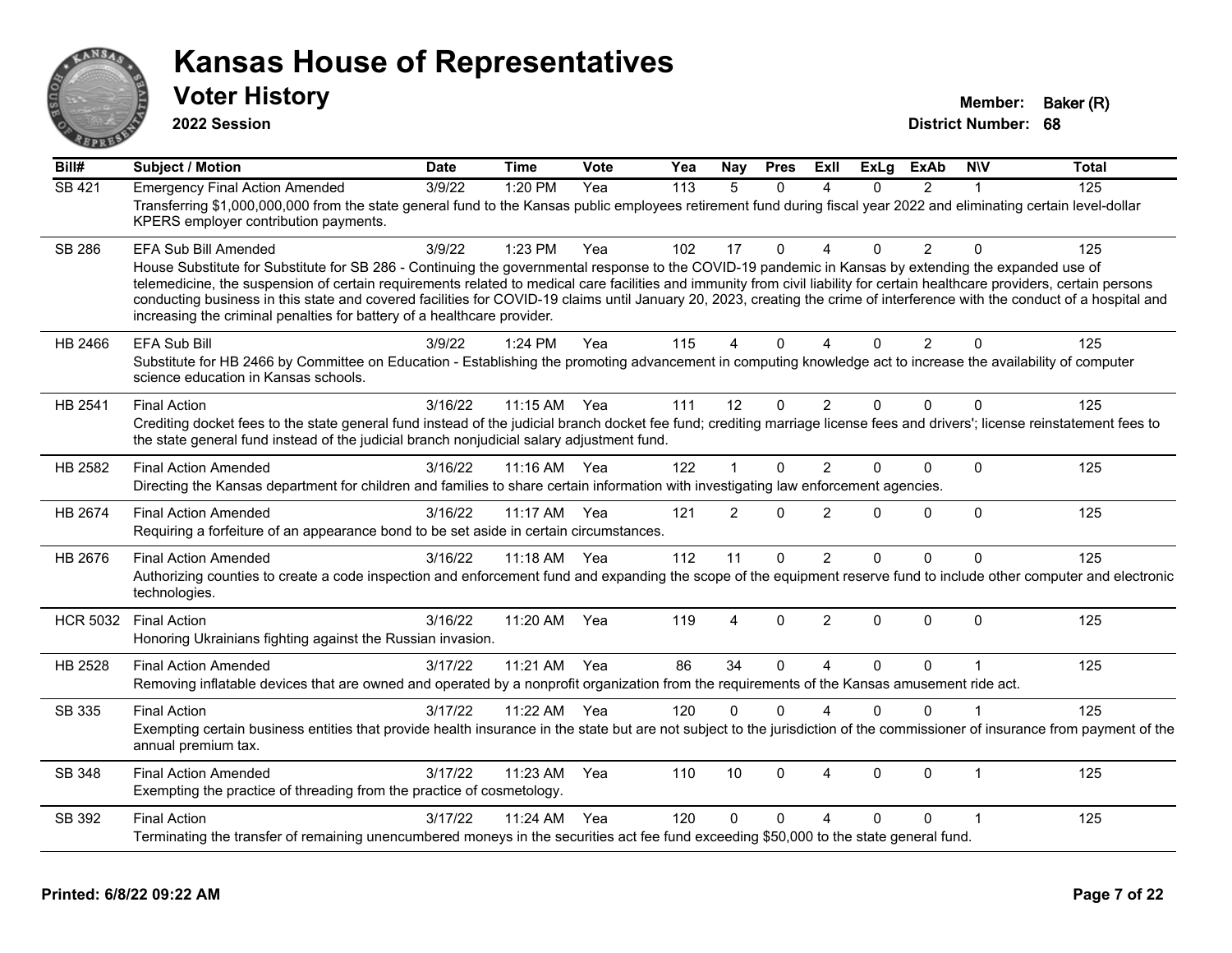

**2022 Session**

| Bill#         | Subject / Motion                                                                                                                                                                                                                                                                                                                                      | <b>Date</b> | <b>Time</b> | Vote | Yea | Nay            | <b>Pres</b>  | ExII                   | <b>ExLg</b> | <b>ExAb</b>  | <b>NIV</b>  | <b>Total</b> |
|---------------|-------------------------------------------------------------------------------------------------------------------------------------------------------------------------------------------------------------------------------------------------------------------------------------------------------------------------------------------------------|-------------|-------------|------|-----|----------------|--------------|------------------------|-------------|--------------|-------------|--------------|
| HB 2712       | <b>Emergency Final Action</b><br>Establishing the Kansas commission for the United States semiquincentennial.                                                                                                                                                                                                                                         | 3/17/22     | 11:47 AM    | Yea  | 119 | $\mathbf 1$    | $\mathbf{0}$ | 4                      | $\Omega$    | 0            | 1           | 125          |
| <b>SB 408</b> | <b>Emergency Final Action Amended</b><br>Increasing the criminal penalties for multiple thefts of mail.                                                                                                                                                                                                                                               | 3/17/22     | 11:48 AM    | Yea  | 117 | 3              | $\Omega$     | $\boldsymbol{\Delta}$  | $\Omega$    | $\Omega$     | $\mathbf 1$ | 125          |
| SB 400        | EFA Sub Bill<br>Substitute for SB 400 by Committee on Financial Institutions and Insurance - Updating certain requirements and conditions relating to the creation, modification and<br>termination of trusts in the Kansas uniform trust code and updating the definition of-áresident trust for tax purposes.                                       | 3/17/22     | 11:49 AM    | Yea  | 120 | $\Omega$       | $\mathbf 0$  |                        | $\Omega$    | $\Omega$     |             | 125          |
| SB 366        | <b>Emergency Final Action Amended</b><br>Specifying that the crime of burglary includes, without authority, entering into or remaining within any locked or secured portion of any dwelling, building or other<br>structure, with intent to commit another crime therein.                                                                             | 3/17/22     | 11:50 AM    | Yea  | 120 | $\Omega$       | $\Omega$     | $\boldsymbol{\Lambda}$ | $\Omega$    | $\Omega$     |             | 125          |
| SB 313        | <b>Emergency Final Action Amended</b><br>Designating a portion of United States highway 69 as the Senator Tom R Van Sickle memorial highway.                                                                                                                                                                                                          | 3/21/22     | 3:39 PM     | Yea  | 122 | $\Omega$       | $\Omega$     | $\overline{2}$         | $\Omega$    | 1            | $\Omega$    | 125          |
| SB 448        | <b>Emergency Final Action</b><br>Adopting the national association of insurance commissioner's amendments to the unfair trade practices act excluding commercial property and casualty insurance<br>producers, brokers and insurers from prohibitions on giving rebates as an inducement to sales.                                                    | 3/21/22     | 3:40 PM     | Yea  | 122 | $\Omega$       | $\Omega$     | $\overline{2}$         | $\Omega$    | 1            | $\Omega$    | 125          |
| SB 300        | <b>EFA Sub Bill</b><br>Substitute for SB 300 by Committee on Judiciary GCô Amending the Kansas racketeer influenced and corrupt organization act to add a person who has engaged in<br>identity theft or identity fraud to the definition of "covered person" and add identity theft and identity fraud to the definition of "racketeering activity". | 3/21/22     | 3:41 PM     | Yea  | 121 |                | $\Omega$     | $\overline{2}$         | $\Omega$    | $\mathbf{1}$ | $\Omega$    | 125          |
| SB 261        | <b>EFA Sub Bill</b><br>Substitute for SB 261 by Committee on Agriculture -- Prohibiting the use of identifiable meat terms on the labels of meat analogs when such labels do not include proper<br>qualifying language to indicate that such products do not contain meat.                                                                            | 3/21/22     | 3:43 PM     | Yea  | 96  | 26             | $\Omega$     | $\overline{2}$         | $\Omega$    | 1            | $\Omega$    | 125          |
| SB 417        | <b>Emergency Final Action</b><br>Establishing minimum and maximum permit renewal fees for certain solid waste disposal areas and processing facilities.                                                                                                                                                                                               | 3/21/22     | 3:44 PM     | Yea  | 120 | $\overline{2}$ | $\Omega$     | $\overline{2}$         | $\Omega$    | 1            | $\Omega$    | 125          |
| HB 2644       | <b>Emergency Final Action</b><br>Designating the Sandhill plum as the official state fruit.                                                                                                                                                                                                                                                           | 3/21/22     | 3:46 PM     | Yea  | 115 | 7              | $\mathbf 0$  | $\overline{2}$         | $\Omega$    | 1            | $\Omega$    | 125          |
| HB 2447       | <b>EFA Sub Bill</b><br>Permitting testimony to be presented using a two-way electronic audio-video communication device during a preliminary hearing.                                                                                                                                                                                                 | 3/21/22     | 3:47 PM     | Yea  | 120 | $\overline{2}$ | $\mathbf 0$  | 2                      | $\Omega$    | 1            | $\Omega$    | 125          |
| <b>SB 200</b> | <b>Emergency Final Action Amended</b><br>Expanding the pharmacist's scope of practice to include initiation of therapy for influenza, strep throat or urinary tract infection, pursuant to a statewide protocol adopted<br>by the collaborative drug therapy management advisory committee.                                                           | 3/21/22     | 3:48 PM     | Yea  | 119 | 3              | $\Omega$     | $\overline{2}$         | $\Omega$    | 1            | $\Omega$    | 125          |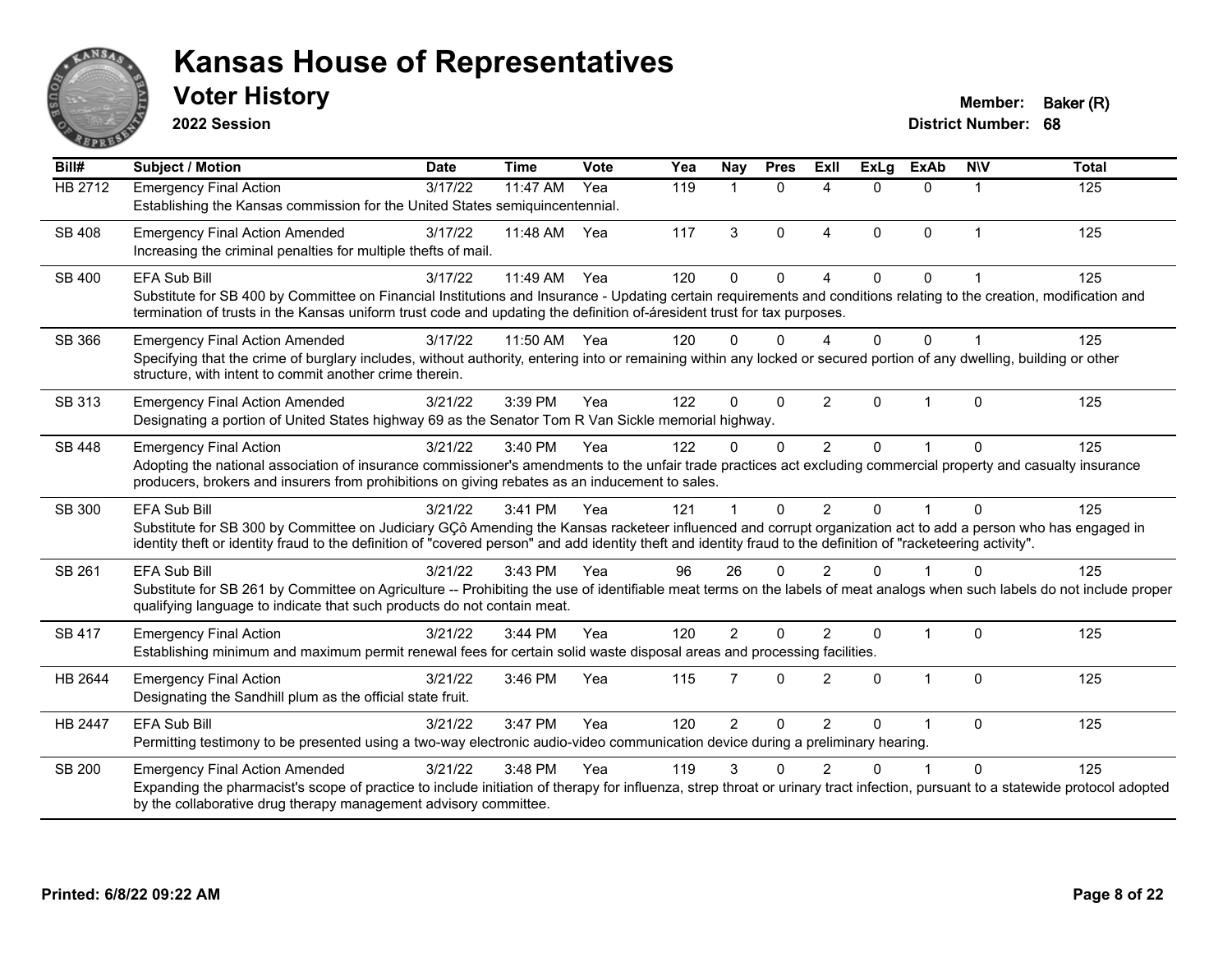

**2022 Session**

| $\overline{Bill#}$ | <b>Subject / Motion</b>                                                                                                                                                                                                                                                                                                                                                                                                                                                                                                                                                                                                             | <b>Date</b> | <b>Time</b> | Vote | Yea | Nay          | <b>Pres</b> | ExII           | <b>ExLg</b> | <b>ExAb</b>  | <b>NIV</b>   | <b>Total</b> |
|--------------------|-------------------------------------------------------------------------------------------------------------------------------------------------------------------------------------------------------------------------------------------------------------------------------------------------------------------------------------------------------------------------------------------------------------------------------------------------------------------------------------------------------------------------------------------------------------------------------------------------------------------------------------|-------------|-------------|------|-----|--------------|-------------|----------------|-------------|--------------|--------------|--------------|
| <b>SB 336</b>      | <b>Emergency Final Action</b>                                                                                                                                                                                                                                                                                                                                                                                                                                                                                                                                                                                                       | 3/21/22     | 3:49 PM     | Yea  | 121 | 1            | $\Omega$    | 2              | $\Omega$    |              | $\Omega$     | 125          |
|                    | Updating certain investment limitation requirements to provide increased options for Kansas domiciled life insurance companies investing in equity interests and<br>preferred stock.                                                                                                                                                                                                                                                                                                                                                                                                                                                |             |             |      |     |              |             |                |             |              |              |              |
| HB 2253            | <b>Emergency Final Action Amended</b>                                                                                                                                                                                                                                                                                                                                                                                                                                                                                                                                                                                               | 3/21/22     | 3:50 PM     | Yea  | 121 | 1            | $\Omega$    | $\overline{2}$ | $\Omega$    | $\mathbf{1}$ | $\Omega$     | 125          |
|                    | Updating certain provisions of the prescription monitoring program act relating to program data, storage and access, increasing the membership of the advisory<br>committee and providing for setup and annual maintenance fees for program data integration.                                                                                                                                                                                                                                                                                                                                                                       |             |             |      |     |              |             |                |             |              |              |              |
| HB 2632            | <b>Emergency Final Action</b>                                                                                                                                                                                                                                                                                                                                                                                                                                                                                                                                                                                                       | 3/21/22     | 3:52 PM     | Yea  | 95  | 27           | $\Omega$    | $\overline{2}$ | 0           |              | $\Omega$     | 125          |
|                    | Requiring a referral of an alleged victim of child abuse or neglect for a examination as part of an investigation, creating a program in the department of health and<br>environment to provide training and payment and defining child abuse review and evaluation providers, networks, examinations and referrals and child abuse medical<br>resource centers.                                                                                                                                                                                                                                                                    |             |             |      |     |              |             |                |             |              |              |              |
| SB 346             | <b>Emergency Final Action Amended</b>                                                                                                                                                                                                                                                                                                                                                                                                                                                                                                                                                                                               | 3/21/22     | 3:53 PM     | Yea  | 119 | 3            | $\Omega$    | $\mathfrak{p}$ | 0           |              | $\Omega$     | 125          |
|                    | Allowing for the on-farm retail sale of milk and milk products, authorizing the secretary of agriculture to declare an imminent health hazard, extending certain milk and<br>dairy license fees and establishing certain standards for milk.                                                                                                                                                                                                                                                                                                                                                                                        |             |             |      |     |              |             |                |             |              |              |              |
| SB 141             | <b>Emergency Final Action</b><br>Enacting the Kansas uniform directed trust act.                                                                                                                                                                                                                                                                                                                                                                                                                                                                                                                                                    | 3/21/22     | 3:54 PM     | Yea  | 122 | 0            | $\Omega$    | $\overline{2}$ | 0           | $\mathbf{1}$ | $\mathbf{0}$ | 125          |
| SB 343             | <b>Emergency Final Action Amended</b>                                                                                                                                                                                                                                                                                                                                                                                                                                                                                                                                                                                               | 3/21/22     | 3:55 PM     | Yea  | 122 | $\mathbf{0}$ | $\Omega$    | 2              | $\Omega$    | $\mathbf{1}$ | $\Omega$     | 125          |
|                    | Updating the term "hearing impaired"; to "hard of hearing"; in statutes related to persons with hearing loss.                                                                                                                                                                                                                                                                                                                                                                                                                                                                                                                       |             |             |      |     |              |             |                |             |              |              |              |
| SB 446             | <b>Emergency Final Action Amended</b><br>Designating bridges on U.S. highway 166 and K-66 highway as Veterans Memorial Bridge.                                                                                                                                                                                                                                                                                                                                                                                                                                                                                                      | 3/21/22     | 3:56 PM     | Yea  | 122 | $\Omega$     | $\Omega$    | $\overline{2}$ | $\Omega$    | $\mathbf{1}$ | $\Omega$     | 125          |
| SB 483             | <b>Emergency Final Action</b>                                                                                                                                                                                                                                                                                                                                                                                                                                                                                                                                                                                                       | 3/21/22     | 3:57 PM     | Yea  | 122 | $\Omega$     | $\Omega$    | $\overline{2}$ | 0           |              | $\Omega$     | 125          |
|                    | Increasing criminal penalties for theft and criminal damage to property involving remote service units such as automated cash dispensing machines and automated<br>teller machines.                                                                                                                                                                                                                                                                                                                                                                                                                                                 |             |             |      |     |              |             |                |             |              |              |              |
| <b>SB 19</b>       | EFA Sub Bill                                                                                                                                                                                                                                                                                                                                                                                                                                                                                                                                                                                                                        | 3/21/22     | 3:58 PM     | Yea  | 114 | 8            | $\Omega$    | 2              | $\Omega$    |              | $\Omega$     | 125          |
|                    | House Substitute for SB 19 by Committee on Energy, Utilities and Telecommunications - Implementing the 988 suicide prevention and mental health crisis hotline in<br>Kansas.                                                                                                                                                                                                                                                                                                                                                                                                                                                        |             |             |      |     |              |             |                |             |              |              |              |
| HB 2600            | <b>Emergency Final Action Amended</b>                                                                                                                                                                                                                                                                                                                                                                                                                                                                                                                                                                                               | 3/21/22     | 4:00 PM     | Yea  | 122 | $\Omega$     | $\Omega$    | $\overline{2}$ | $\Omega$    | $\mathbf{1}$ | $\Omega$     | 125          |
|                    | Authorizing the state board of regents on behalf of Emporia state university to sell certain real property in the city of Emporia, Lyon county, Kansas; the university of<br>Kansas to exchange and convey certain real property in Douglas county, Kansas, and to accept certain real property in Douglas county, Kansas, from the Kansas<br>university endowment association; Kansas state university to sell certain real property in Riley county and Cherokee county, Kansas, and Douglas county, Nebraska;<br>and Pittsburg state university to sell certain real property in the city of Pittsburg, Crawford county, Kansas. |             |             |      |     |              |             |                |             |              |              |              |
| SB 215             | <b>Emergency Final Action Amended</b>                                                                                                                                                                                                                                                                                                                                                                                                                                                                                                                                                                                               | 3/21/22     | $4:01$ PM   | Yea  | 122 | $\Omega$     | $\Omega$    | 2              | $\Omega$    | 1            | $\Omega$     | 125          |
|                    | Transferring the authority for postsecondary driver's education programs and driver training schools from the state board of regents to the department of revenue.                                                                                                                                                                                                                                                                                                                                                                                                                                                                  |             |             |      |     |              |             |                |             |              |              |              |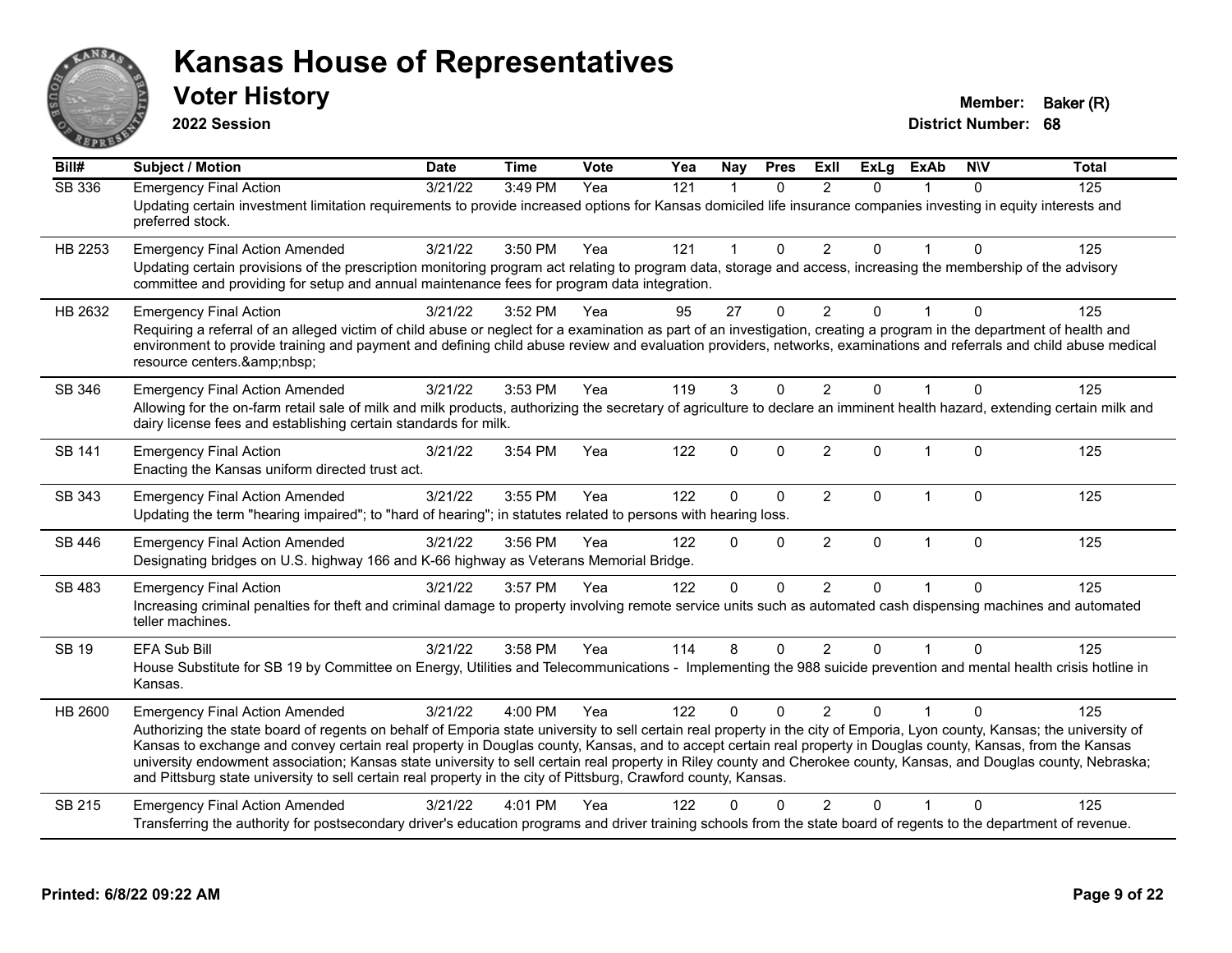

**2022 Session**

| Bill#        | Subject / Motion                                                                                                                                                                                                                                                                                                 | <b>Date</b> | <b>Time</b>  | <b>Vote</b> | Yea | <b>Nay</b>     | <b>Pres</b>  | <b>ExII</b>    | <b>ExLg</b> | <b>ExAb</b>    | <b>NIV</b>     | <b>Total</b> |
|--------------|------------------------------------------------------------------------------------------------------------------------------------------------------------------------------------------------------------------------------------------------------------------------------------------------------------------|-------------|--------------|-------------|-----|----------------|--------------|----------------|-------------|----------------|----------------|--------------|
| <b>SB 28</b> | <b>EFA Sub Bill</b><br>House Substitute for SB 28 by Committee on Insurance and Pensions - Enacting the pharmacy benefits manager licensure act and requiring licensure rather than<br>registration of such entities.                                                                                            | 3/21/22     | 4:02 PM      | Yea         | 120 | $\overline{2}$ | $\Omega$     | $\overline{2}$ | $\Omega$    |                | $\Omega$       | 125          |
| SB 419       | <b>Emergency Final Action</b><br>Allowing certain employees from the department of corrections to attend the Kansas law enforcement training center and including special agents of the department of<br>corrections in the definition of law enforcement officer under the Kansas law enforcement training act. | 3/21/22     | 4:03 PM      | Yea         | 122 | $\mathbf{0}$   | $\Omega$     | $\overline{2}$ | $\Omega$    |                | $\Omega$       | 125          |
| SB 440       | <b>Emergency Final Action</b><br>Establishing when an occupational therapist may treat a patient without referral from a physician and requiring occupational therapists to maintain professional liability<br>insurance.                                                                                        | 3/21/22     | 4:04 PM      | Yea         | 121 | $\mathbf{0}$   | $\mathbf{0}$ | $\overline{2}$ | 0           |                | $\mathbf{1}$   | 125          |
| SB 34        | EFA Sub Bill Amended<br>Substitute for SB 34 by Committee on Federal and State Affairs - Requiring review of administrative rules and regulations every five years.                                                                                                                                              | 3/21/22     | 4:06 PM      | Yea         | 88  | 34             | $\Omega$     | $\overline{2}$ | $\Omega$    |                | $\mathbf{0}$   | 125          |
| SB 453       | <b>Emergency Final Action Amended</b><br>Requiring adult care home certified aides who take training courses to demonstrate certain skills to successfully complete such training courses and requiring licensed<br>nurses to teach and evaluate such training courses.                                          | 3/21/22     | 4:07 PM      | Yea         | 122 | $\mathbf{0}$   | $\Omega$     | 2              | $\Omega$    |                | $\Omega$       | 125          |
| SB 330       | <b>Emergency Final Action</b><br>Authorizing the construction of a memorial honoring Kansas gold star families.                                                                                                                                                                                                  | 3/21/22     | 4:08 PM      | Yea         | 122 | 0              | $\mathbf{0}$ | $\overline{2}$ | $\Omega$    | $\mathbf{1}$   | $\mathbf{0}$   | 125          |
| SB 331       | <b>Emergency Final Action Amended</b><br>Updating the version of risk-based capital instructions in effect.                                                                                                                                                                                                      | 3/21/22     | 4:09 PM      | Yea         | 121 | $\mathbf{1}$   | $\mathbf{0}$ | $\overline{2}$ | $\Omega$    | $\mathbf{1}$   | $\Omega$       | 125          |
| SB 451       | <b>Emergency Final Action Amended</b><br>Requiring an individual to maintain enrollment on a tribal membership roll to receive a free permanent hunting license.                                                                                                                                                 | 3/21/22     | 4:10 PM      | Yea         | 122 | 0              | 0            | $\overline{2}$ | $\mathbf 0$ | $\mathbf{1}$   | $\mathbf{0}$   | 125          |
| SB 479       | <b>Emergency Final Action Amended</b><br>Authorizing a permanent memorial commemorating the Kansas suffragist movement to be placed in the state capitol and establishing the Kansas suffragist memorial<br>fund.                                                                                                | 3/21/22     | 4:11 PM      | Yea         | 122 | $\Omega$       | $\Omega$     | $\mathcal{P}$  | $\Omega$    | $\mathbf{1}$   | $\Omega$       | 125          |
| HB 2734      | <b>Emergency Final Action</b><br>Reinstating the social worker applicant option for board-approved postgraduate supervised experience and allowing master's and clinical level licensees to take the<br>baccalaureate addiction counselor test.                                                                  | 3/21/22     | 4:12 PM      | Yea         | 122 | $\mathbf{0}$   | $\Omega$     | $\overline{2}$ | $\Omega$    | $\mathbf{1}$   | $\Omega$       | 125          |
| SB 267       | Motion to Amend - Winn<br>Substitute for SB 267 by Committee on Ways and Means - Appropriations for FY 2021, FY 2022, FY 2023 and FY 2024 for various state agencies.                                                                                                                                            | 3/22/22     | 11:42 AM Yea |             | 44  | 76             | $\Omega$     | $\mathbf{1}$   | $\Omega$    | 2              | $\overline{2}$ | 125          |
| SB 267       | Motion to Amend - Gartner<br>Substitute for SB 267 by Committee on Ways and Means - Appropriations for FY 2021, FY 2022, FY 2023 and FY 2024 for various state agencies.                                                                                                                                         | 3/22/22     | 12:01 PM     | Nay         | 37  | 84             | $\Omega$     |                | $\Omega$    | $\mathcal{P}$  |                | 125          |
| SB 267       | Motion to Amend - Helgerson<br>Substitute for SB 267 by Committee on Ways and Means - Appropriations for FY 2021, FY 2022, FY 2023 and FY 2024 for various state agencies.                                                                                                                                       | 3/22/22     | 12:25 PM     | Yea         | 49  | 72             | $\Omega$     |                | $\Omega$    | $\overline{2}$ |                | 125          |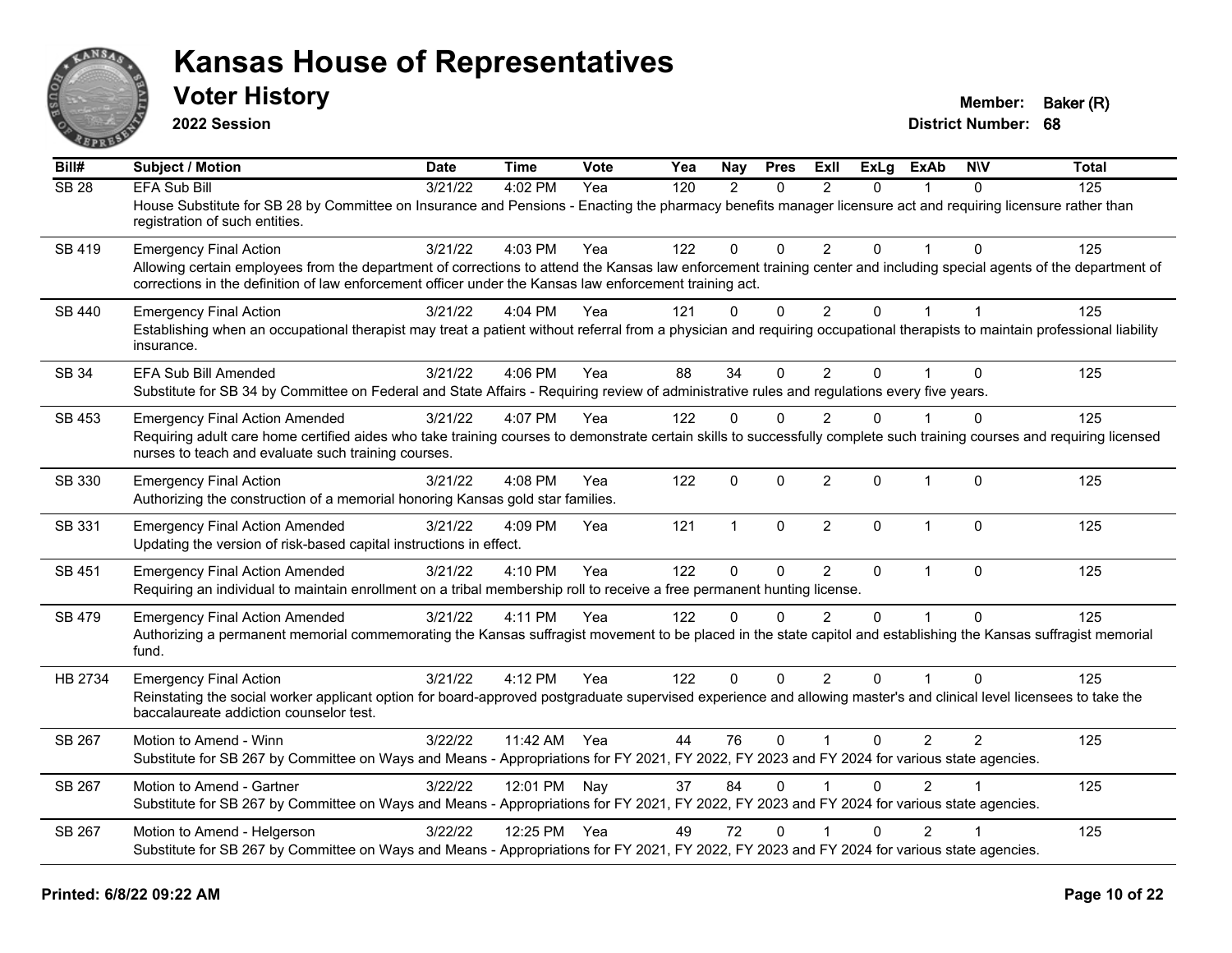

| Bill#         | <b>Subject / Motion</b>                                                                                                                                                                                                                                                                                                                                                                                                                                                                                                                                                                                                                                                                                                                                                                                                                                                                                                                             | <b>Date</b> | <b>Time</b> | Vote | Yea | Nay | <b>Pres</b>  | ExII         | <b>ExLg</b>  | <b>ExAb</b>    | <b>NIV</b>     | <b>Total</b> |
|---------------|-----------------------------------------------------------------------------------------------------------------------------------------------------------------------------------------------------------------------------------------------------------------------------------------------------------------------------------------------------------------------------------------------------------------------------------------------------------------------------------------------------------------------------------------------------------------------------------------------------------------------------------------------------------------------------------------------------------------------------------------------------------------------------------------------------------------------------------------------------------------------------------------------------------------------------------------------------|-------------|-------------|------|-----|-----|--------------|--------------|--------------|----------------|----------------|--------------|
| <b>SB 267</b> | Motion to Amend - Helgerson<br>Substitute for SB 267 by Committee on Ways and Means - Appropriations for FY 2021, FY 2022, FY 2023 and FY 2024 for various state agencies.                                                                                                                                                                                                                                                                                                                                                                                                                                                                                                                                                                                                                                                                                                                                                                          | 3/22/22     | 1:06 PM     | Nay  | 36  | 81  | $\Omega$     | $\mathbf{1}$ | $\Omega$     | $\mathcal{P}$  | 5              | 125          |
| HB 2512       | Motion to Amend - Ousley<br>Substitute for Substitute for HB 2512 by Committee on K-12 Education Budget - Making appropriations for the Kansas state department of education for FY 2022, FY<br>2023 and FY 2024, establishing requirements relating to academic achievement and third-grade literacy, authorizing credits to be earned through alternative educational<br>opportunities, requiring KSHSAA members and employees to report child abuse and neglect, requiring boards of education of school districts to consider district needs<br>assessments and academic assessments when approving district budgets, authorizing part-time enrollment for certain students, establishing an alternative graduation<br>rate calculation for virtual schools, providing virtual school state aid for credit deficient students and amending the age of initial eligibility for the tax credit for low income<br>students scholarship program.    | 3/22/22     | 2:02 PM     | Yea  | 58  | 54  | $\Omega$     |              | 0            | 2              | 10             | 125          |
| HB 2512       | Motion to Amend - Hoye<br>Substitute for Substitute for HB 2512 by Committee on K-12 Education Budget - Making appropriations for the Kansas state department of education for FY 2022, FY<br>2023 and FY 2024, establishing requirements relating to academic achievement and third-grade literacy, authorizing credits to be earned through alternative educational<br>opportunities, requiring KSHSAA members and employees to report child abuse and neglect, requiring boards of education of school districts to consider district needs<br>assessments and academic assessments when approving district budgets, authorizing part-time enrollment for certain students, establishing an alternative graduation<br>rate calculation for virtual schools, providing virtual school state aid for credit deficient students and amending the age of initial eligibility for the tax credit for low income<br>students scholarship program.      | 3/22/22     | 2:13 PM     | Nay  | 38  | 81  | 0            |              | $\mathbf{0}$ | 2              | 3              | 125          |
| HB 2512       | Motion to Amend - Hoye<br>Substitute for Substitute for HB 2512 by Committee on K-12 Education Budget - Making appropriations for the Kansas state department of education for FY 2022, FY<br>2023 and FY 2024, establishing requirements relating to academic achievement and third-grade literacy, authorizing credits to be earned through alternative educational<br>opportunities, requiring KSHSAA members and employees to report child abuse and neglect, requiring boards of education of school districts to consider district needs<br>assessments and academic assessments when approving district budgets, authorizing part-time enrollment for certain students, establishing an alternative graduation<br>rate calculation for virtual schools, providing virtual school state aid for credit deficient students and amending the age of initial eligibility for the tax credit for low income<br>students scholarship program.      | 3/22/22     | 2:18 PM     | Yea  | 44  | 73  | $\Omega$     |              | $\mathbf{0}$ | $\overline{2}$ | 5              | 125          |
| HB 2512       | Motion to reconsider action<br>Substitute for Substitute for HB 2512 by Committee on K-12 Education Budget - Making appropriations for the Kansas state department of education for FY 2022, FY<br>2023 and FY 2024, establishing requirements relating to academic achievement and third-grade literacy, authorizing credits to be earned through alternative educational<br>opportunities, requiring KSHSAA members and employees to report child abuse and neglect, requiring boards of education of school districts to consider district needs<br>assessments and academic assessments when approving district budgets, authorizing part-time enrollment for certain students, establishing an alternative graduation<br>rate calculation for virtual schools, providing virtual school state aid for credit deficient students and amending the age of initial eligibility for the tax credit for low income<br>students scholarship program. | 3/22/22     | 2:24 PM     | Nay  | 75  | 45  | 0            |              | $\mathbf{0}$ | $\overline{2}$ | $\overline{2}$ | 125          |
| HB 2512       | Motion to Amend - Ousley<br>Substitute for Substitute for HB 2512 by Committee on K-12 Education Budget - Making appropriations for the Kansas state department of education for FY 2022, FY<br>2023 and FY 2024, establishing requirements relating to academic achievement and third-grade literacy, authorizing credits to be earned through alternative educational<br>opportunities, requiring KSHSAA members and employees to report child abuse and neglect, requiring boards of education of school districts to consider district needs<br>assessments and academic assessments when approving district budgets, authorizing part-time enrollment for certain students, establishing an alternative graduation<br>rate calculation for virtual schools, providing virtual school state aid for credit deficient students and amending the age of initial eligibility for the tax credit for low income<br>students scholarship program.    | 3/22/22     | 2:30 PM     | Yea  | 50  | 70  | $\mathbf{0}$ | $\mathbf{1}$ | $\Omega$     | $\overline{2}$ | 2              | 125          |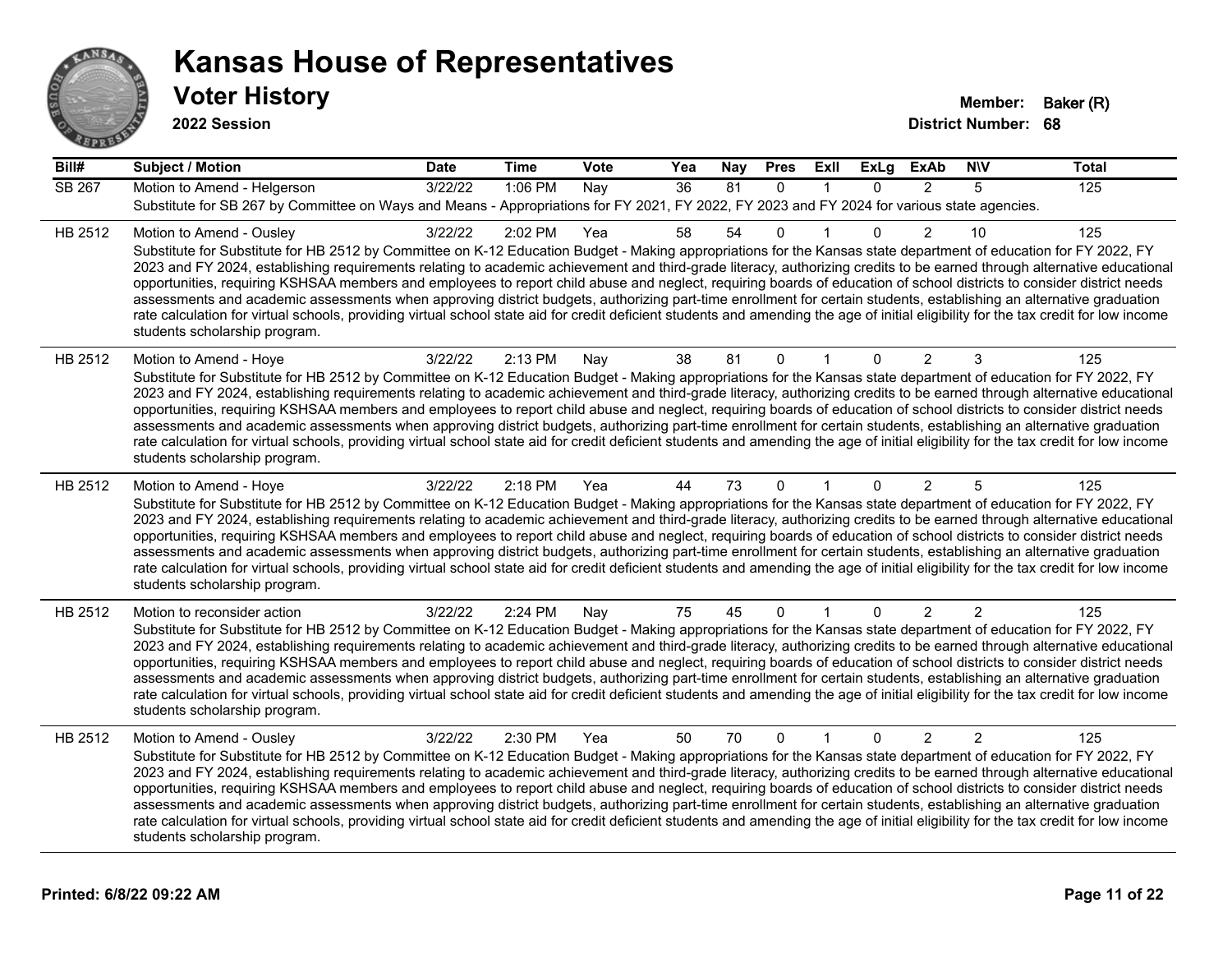

**2022 Session**

**Bill# Subject / Motion Date Time Vote Yea Nay Pres Exll ExLg ExAb N\V Total** HB 2631 Motion to Amend - Carmichael 3/22/22 8:36 PM Yea 57 62 0 1 0 2 3 125 Enacting the career technical education credential and transition incentive for employment success act to provide additional state aid for school districts based on students obtaining a credential. HB 2512 Final Action Sub Bill Amended 3/23/22 10:24 AM Nav 76 46 0 2 0 1 0 125 Substitute for Substitute for HB 2512 by Committee on K-12 Education Budget - Making appropriations for the Kansas state department of education for FY 2022, FY 2023 and FY 2024, establishing requirements relating to academic achievement and third-grade literacy, authorizing credits to be earned through alternative educational opportunities, requiring KSHSAA members and employees to report child abuse and neglect, requiring boards of education of school districts to consider district needs assessments and academic assessments when approving district budgets, authorizing part-time enrollment for certain students, establishing an alternative graduation rate calculation for virtual schools, providing virtual school state aid for credit deficient students and amending the age of initial eligibility for the tax credit for low income students scholarship program. HB 2609 Final Action 3/23/22 10:25 AM Yea 95 27 0 2 0 1 0 125 Allowing restricted driver's license holders to drive to and from worship services for any religious organizations at age 15. HB 2615 Final Action Sub Bill Amended 3/23/22 10:27 AM Nav 63 59 0 2 0 1 0 125 Substitute for HB 2615 by Committee on K-12 Education Budget - Allowing K-12 students to transfer to and attend school in any school district in the state. HB 2631 Final Action Amended 3/23/22 10:28 AM Yea 122 0 0 2 0 1 0 125 Enacting the career technical education credential and transition incentive for employment success act to provide additional state aid for school districts based on students obtaining a credential. HB 2717 Final Action Amended a and the 3/23/22 10:30 AM Nay 84 38 0 2 0 1 0 125 Prohibiting any municipality from preventing the enforcement of federal immigration laws, requiring municipal law enforcement agencies to provide written notice to each law enforcement officer of the officer's duty to cooperate with state and federal agencies in the enforcement of immigration laws and requiring any municipal identification card to state on its face that it is not valid for state identification. HB 2737 Final Action Sub Bill 3/23/22 10:32 AM Yea 112 10 0 2 0 1 0 125 Substitute for HB 2737 by Committee on Redistricting - Proposing state representative redistricting plan free state 3f. SB 161 Final Action Amended a and 3/23/22 10:34 AM Yea 375 47 0 2 0 1 0 125 Providing for the use of personal package delivery devices on sidewalks and crosswalks, exempting such devices from motor vehicle regulation and limiting additional municipal regulation. SB 199 Final Action Amended a and 3/23/22 10:35 AM Nay 73 49 0 2 0 1 0 125 Providing for short-term, limited-duration health plans. SB 267 Final Action Sub Bill Amended 3/23/22 10:38 AM Yea 73 49 0 2 0 1 0 125 House Substitute for Substitute for SB 267 by Committee on Appropriations - Appropriations for FY 2022, FY 2023, FY 2024, and FY 2025 for various state agencies SB 367 Final Action 3/23/22 10:39 AM Yea 122 0 2 0 1 0 125 Requiring officers to file copies of receipts with the court when property is seized under a search warrant and providing requirements and procedures for destruction or disposition of dangerous drugs and return or disposition of weapons.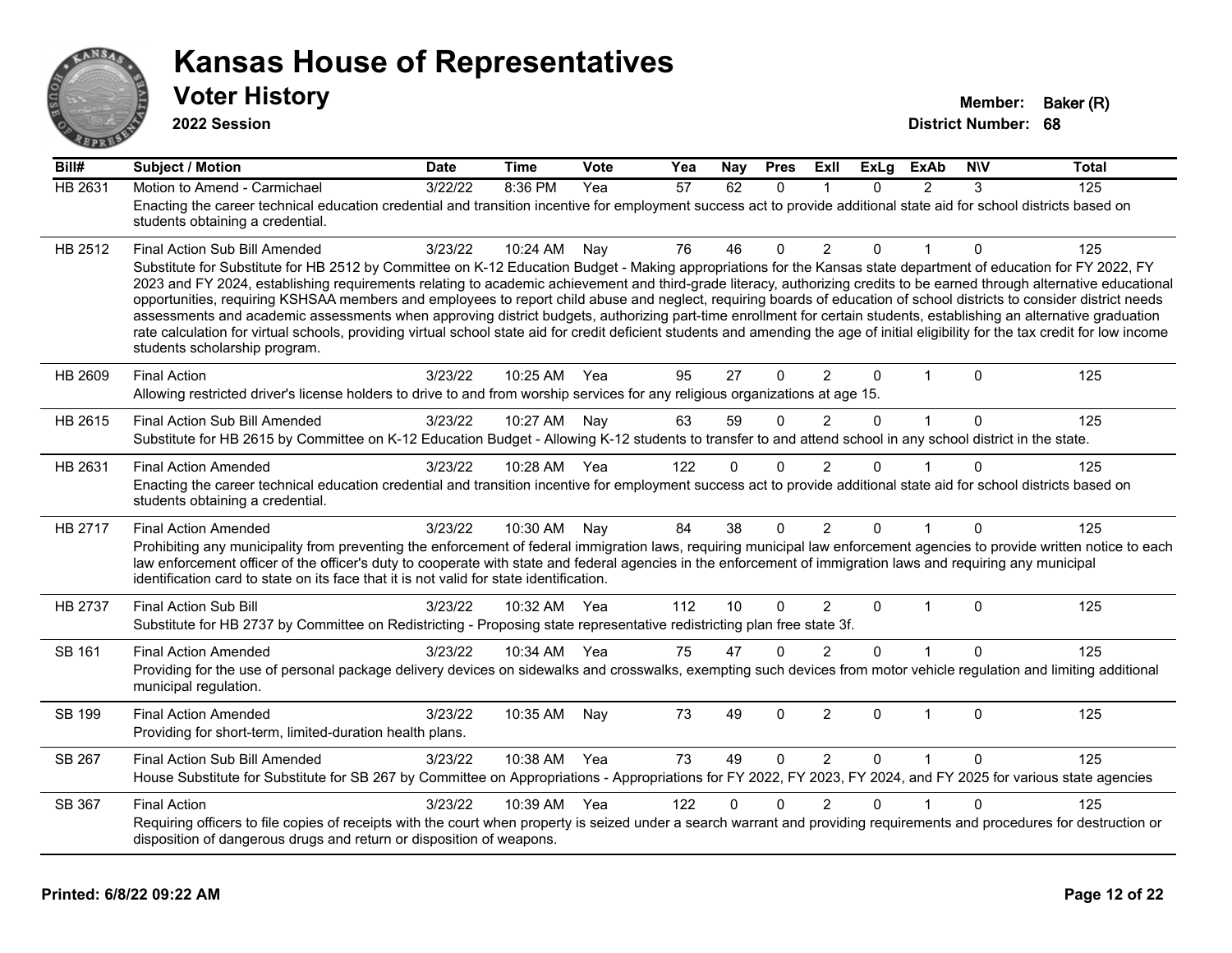

**2022 Session**

| Bill#         | <b>Subject / Motion</b>                                                                                                                                                                                                                                                                                                                                                                                                                                                                                        | <b>Date</b> | <b>Time</b>  | Vote | Yea | Nay          | <b>Pres</b>    | <b>ExII</b>    | <b>ExLg</b> | <b>ExAb</b>  | <b>NIV</b>  | <b>Total</b> |
|---------------|----------------------------------------------------------------------------------------------------------------------------------------------------------------------------------------------------------------------------------------------------------------------------------------------------------------------------------------------------------------------------------------------------------------------------------------------------------------------------------------------------------------|-------------|--------------|------|-----|--------------|----------------|----------------|-------------|--------------|-------------|--------------|
| SB 493        | <b>Final Action Amended</b><br>Prohibiting cities and counties from regulating plastic and other containers designed for the consumption, transportation or protection of merchandise, food or<br>beverages.                                                                                                                                                                                                                                                                                                   | 3/23/22     | 10:40 AM     | Yea  | 74  | 48           | $\Omega$       | 2              | $\Omega$    |              | $\Omega$    | 125          |
| HB 2231       | <b>Motion to Concur</b><br>Amending the definition of the crime of conducting a pyramid promotional scheme, providing for an exemption and defining key terms.                                                                                                                                                                                                                                                                                                                                                 | 3/23/22     | 10:43 AM     | Yea  | 118 | 3            | 1              | $\overline{2}$ | $\Omega$    |              | $\mathbf 0$ | 125          |
| SB 506        | <b>Emergency Final Action</b><br>Providing for the north central Kansas down syndrome society distinctive license plate.                                                                                                                                                                                                                                                                                                                                                                                       | 3/23/22     | 12:48 PM     | Yea  | 117 | 5            | $\Omega$       | $\overline{2}$ | 0           | 1            | $\Omega$    | 125          |
| SB 434        | <b>Emergency Final Action</b><br>Creating exemptions in the open records act for records that contain captured license plate data or that pertain to the location of an automated license plate recognition<br>system.                                                                                                                                                                                                                                                                                         | 3/23/22     | 12:49 PM     | Yea  | 122 | $\mathbf{0}$ | 0              | $\overline{2}$ | $\Omega$    |              | $\mathbf 0$ | 125          |
| HB 2340       | <b>Emergency Final Action Amended</b><br>Increasing the minimum age to 21 to purchase or possess cigarettes and tobacco products.                                                                                                                                                                                                                                                                                                                                                                              | 3/23/22     | 12:50 PM     | Yea  | 79  | 43           | $\Omega$       | $\overline{2}$ | $\Omega$    | $\mathbf{1}$ | $\Omega$    | 125          |
| HB 2492       | <b>Emergency Final Action Amended</b><br>Submitting claims against the state by the joint committee on special claims against the state.                                                                                                                                                                                                                                                                                                                                                                       | 3/23/22     | 12:52 PM     | Yea  | 116 | 6            | $\Omega$       | $\overline{2}$ | $\Omega$    | $\mathbf{1}$ | $\Omega$    | 125          |
| <b>SB 12</b>  | <b>Emergency Final Action Amended</b><br>Requiring the Kansas department for children and families to implement performance-based contracts.                                                                                                                                                                                                                                                                                                                                                                   | 3/23/22     | 12:53 PM     | Yea  | 117 | 5            | $\mathbf 0$    | $\overline{2}$ | $\Omega$    | $\mathbf{1}$ | $\Omega$    | 125          |
| HB 2502       | <b>Emergency Final Action Amended</b><br>Authorizing retail liquor stores to sell and deliver alcoholic liquor and cereal malt beverages to a caterer, public venue, club or drinking establishment located in any<br>county.                                                                                                                                                                                                                                                                                  | 3/23/22     | 12:54 PM Yea |      | 112 | 10           | $\mathbf{0}$   | $\overline{2}$ | 0           |              | $\Omega$    | 125          |
| HB 2716       | <b>Emergency Final Action</b><br>Concerning the authorization of educational benefits for spouses and dependents of deceased, injured or disabled public safety officers and employees and certain<br>deceased, injured or disabled military personnel and prisoners of war; definitions; increasing the limitation on reimbursements to Kansas educational institutions.                                                                                                                                      | 3/23/22     | 12:55 PM     | Yea  | 122 | 0            | $\Omega$       | 2              | $\Omega$    | 1            | $\Omega$    | 125          |
| HB 2495       | <b>Emergency Final Action Amended</b><br>Prohibiting the disclosure of personal information about a person's affiliation with an entity that is exempt from federal income taxation under section 501(c) of the<br>federal internal revenue code.                                                                                                                                                                                                                                                              | 3/23/22     | 12:56 PM     | Yea  | 107 | 13           | $\overline{2}$ | $\overline{2}$ | $\Omega$    |              | $\Omega$    | 125          |
| <b>SB 150</b> | <b>Emergency Final Action Amended</b><br>Defining and prohibiting certain deceptive lawsuit advertising practices and restricting the use or disclosure of protected health information to solicit individuals for legal<br>services.                                                                                                                                                                                                                                                                          | 3/23/22     | 12:59 PM Yea |      | 75  | 47           | $\Omega$       | 2              | $\Omega$    |              | $\Omega$    | 125          |
| SB 450        | <b>Emergency Final Action</b><br>Sub for SB 450 by Committee on Financial Institutions and Insurance: Eliminating the crediting to the Kansas public employees retirement fund of 80% of the proceeds<br>from the sale of surplus real estate, authorizing state educational institutions to sell and convey real property given to such state educational institutions as an<br>endowment, bequest or gift and authorizing the state board of regents to adopt policies relating to such sale and conveyance. | 3/23/22     | 1:00 PM      | Yea  | 117 | 5            | $\Omega$       | $\overline{2}$ | $\Omega$    | 1            | $\Omega$    | 125          |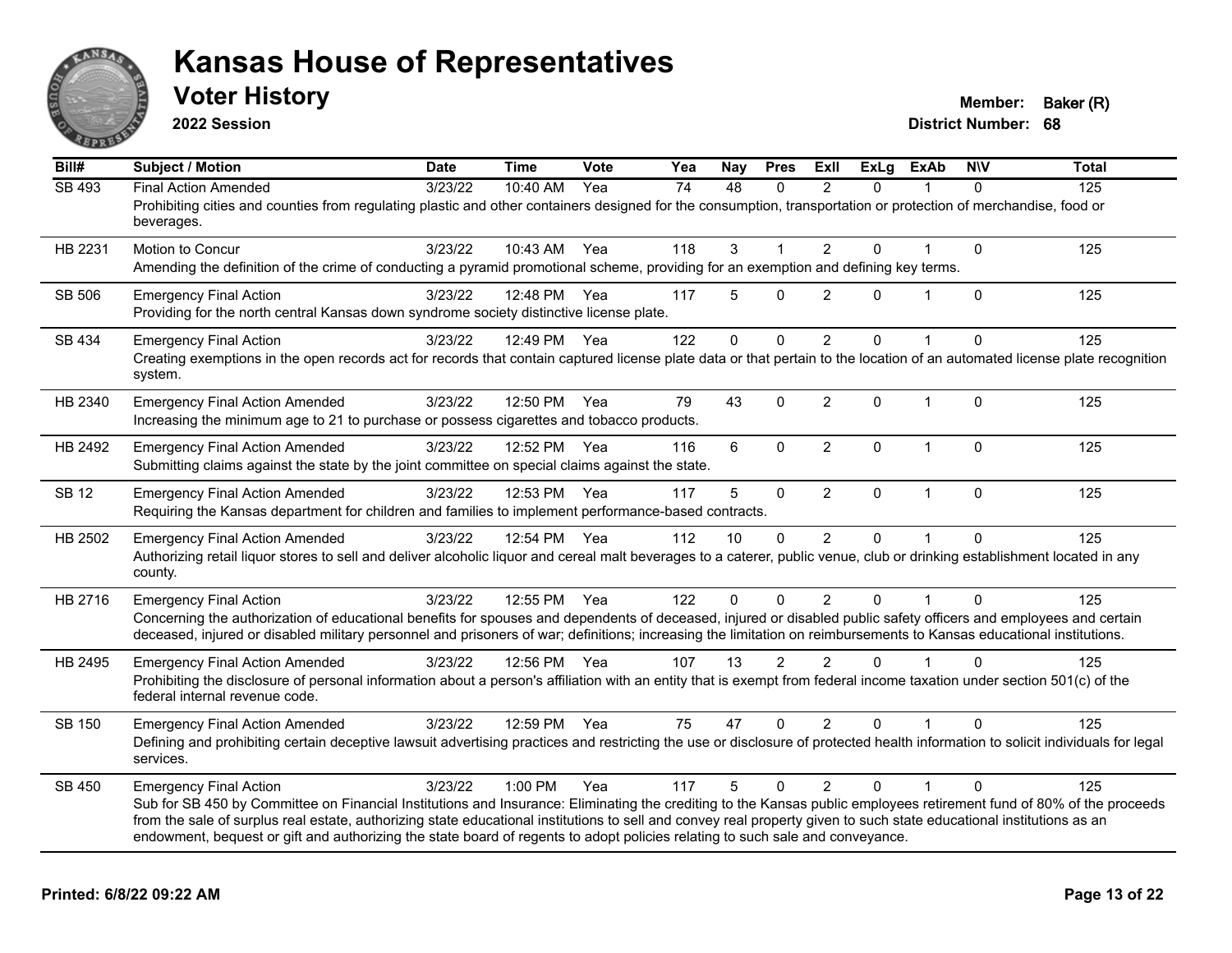

**2022 Session**

| $\overline{BiII#}$ | <b>Subject / Motion</b>                                                                                                                                                                                                                                                                                                                                 | <b>Date</b> | <b>Time</b>  | Vote | Yea | Nay            | <b>Pres</b>  | Exll           | <b>ExLg</b>  | <b>ExAb</b>    | <b>NIV</b>   | <b>Total</b> |
|--------------------|---------------------------------------------------------------------------------------------------------------------------------------------------------------------------------------------------------------------------------------------------------------------------------------------------------------------------------------------------------|-------------|--------------|------|-----|----------------|--------------|----------------|--------------|----------------|--------------|--------------|
| HB 2504            | <b>Emergency Final Action Sub Bill</b><br>Substitute for HB 2504 by Committee on Transportation - Allowing the printing of the international symbol of access for disabled veteran distinctive license plates and<br>certain parking privileges for disabled veterans who meet certain physical disability definitions.                                 | 3/23/22     | $1:01$ PM    | Yea  | 122 | $\Omega$       | $\Omega$     | $\mathfrak{p}$ | $\Omega$     |                | $\Omega$     | 125          |
| SB 405             | <b>Emergency Final Action Amended</b><br>Authorizing the state historical society to convey certain real property to the Shawnee Tribe.                                                                                                                                                                                                                 | 3/23/22     | 1:02 PM      | Yea  | 122 | $\Omega$       | $\Omega$     | 2              | $\mathbf{0}$ | -1             | $\Omega$     | 125          |
| HB 2697            | <b>Emergency Final Action Amended</b><br>Making changes to the process for evaluating and treating people who are undergoing evaluation for competency to stand trial and allowing such evaluation and<br>treatment at various facilities.                                                                                                              | 3/23/22     | 1:02 PM      | Yea  | 122 | $\pmb{0}$      | $\Omega$     | $\overline{2}$ | $\Omega$     | $\mathbf{1}$   | $\Omega$     | 125          |
| HB 2596            | <b>Emergency Final Action Amended</b><br>Authorizing the board of education of a school district to contract with transportation network companies to provide certain transportation services.                                                                                                                                                          | 3/23/22     | 1:03 PM      | Yea  | 122 | $\Omega$       | $\Omega$     | 2              | 0            |                | $\Omega$     | 125          |
| SB 563             | <b>EFA Sub Bill Amended</b><br>Substitute for SB 563 by Committee on Redistricting - Proposing state senatorial redistricting plan liberty three.                                                                                                                                                                                                       | 3/23/22     | 1:36 PM      | Yea  | 112 | 9              | $\Omega$     | 2              | $\Omega$     | $\overline{2}$ | $\Omega$     | 125          |
| HB 2458            | Motion to Concur<br>Senate Substitute for HB 2458 by Committee on Transportation - Limiting the liability of optometrists and ophthalmologists who report information to the division of<br>vehicles relating to a person's vision.                                                                                                                     | 3/29/22     | 10:43 AM     | Yea  | 121 | 0              | $\Omega$     | 2              | $\Omega$     | 2              | $\Omega$     | 125          |
| HB 2228            | <b>Motion to Concur</b><br>Requiring law enforcement agencies to adopt a policy regarding submission of sexual assault evidence kits and allowing evidence collection at child advocacy centers<br>or other facilities.                                                                                                                                 | 3/29/22     | 10:46 AM Yea |      | 121 | 0              | $\Omega$     | $\overline{2}$ | $\Omega$     | 2              | 0            | 125          |
| HB 2075            | Mot to Concur in Conference<br>Allowing venue for an adoption when the state is the agency to be where the state agency or its subcontracting agency has an office.                                                                                                                                                                                     | 3/29/22     | 10:49 AM     | Yea  | 121 | $\Omega$       | $\Omega$     | $\mathfrak{p}$ | $\Omega$     | $\overline{2}$ | $\mathbf{0}$ | 125          |
| HB 2537            | Mot to Concur in Conference<br>Requiring the insurance department to hold a hearing in cases involving an order under the Kansas administrative procedure act.                                                                                                                                                                                          | 3/29/22     | 10:51 AM     | Yea  | 121 | $\Omega$       | $\Omega$     | $\overline{2}$ | $\Omega$     | 2              | $\Omega$     | 125          |
| HB 2605            | Motion to Concur<br>Increasing the rural population requirement maximum for the veterinary training program for rural Kansas and creating a food animal percentage requirement that may<br>be fulfilled in lieu thereof.                                                                                                                                | 3/29/22     | 10:54 AM     | Yea  | 119 | $\overline{2}$ | $\Omega$     | $\mathfrak{p}$ | $\Omega$     | 2              | $\Omega$     | 125          |
| HB 2607            | Mot to Concur in Conference<br>Clarifying the time limitations for habeas corpus claims, requiring earlier notice of anticipated release from custody of a person who may be a sexually violent predator to<br>the attorney general and a multidisciplinary team and specifying where such person will be detained during civil commitment proceedings. | 3/30/22     | 11:33 AM     | Yea  | 123 | 0              | $\mathbf{0}$ |                | $\Omega$     | $\mathbf{0}$   |              | 125          |
| HB 2564            | Mot to Concur in Conference<br>Updating the version of risk-based capital instructions in effect.                                                                                                                                                                                                                                                       | 3/30/22     | 11:35 AM     | Yea  | 123 | 0              | $\Omega$     | 1              | $\Omega$     | $\mathbf 0$    |              | 125          |
| HB 2386            | Motion to Concur<br>Establishing requirements for the payment and reimbursement of dental services by a dental benefit plan.                                                                                                                                                                                                                            | 3/30/22     | 11:38 AM     | Yea  | 120 | 3              | $\Omega$     | 1              | $\Omega$     | $\Omega$       | 1            | 125          |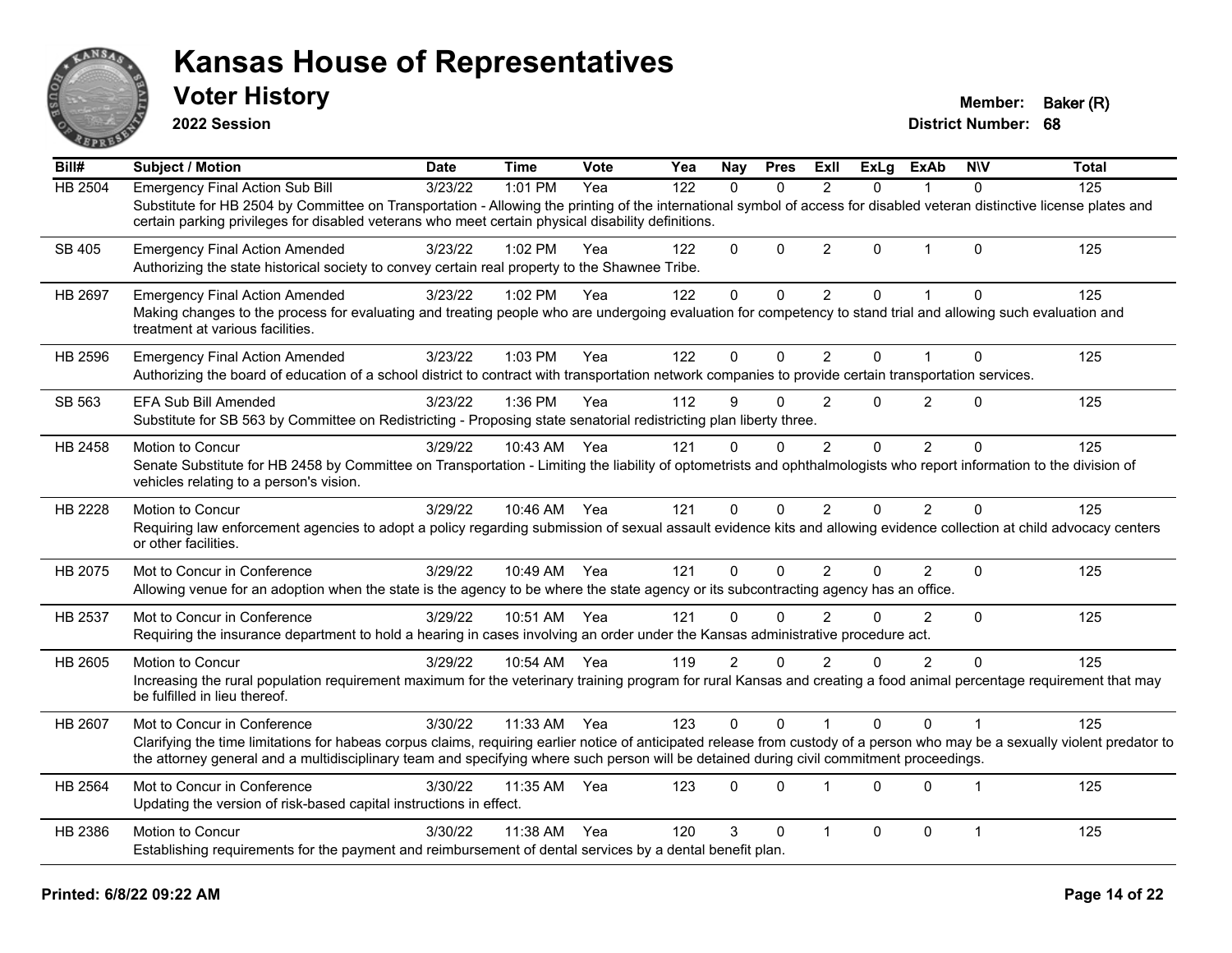

**2022 Session**

**District Number: 68 Voter History Member: Baker (R)** 

**Bill# Subject / Motion Date Time Vote Yea Nay Pres Exll ExLg ExAb N\V Total** SB 62 Motion to adopt CCR 3/30/22 11:40 AM Yea 121 3 0 1 0 0 0 125 Amending the standards for school-administered vision screenings for students, establishing the Kansas children's vision health and school readiness commission and relating to the powers and duties of the Kansas commission for the deaf and hard of hearing with regard to registration of interpreters, communication access services guidelines and adoption of rules and regulations. SB 84 EFA Sub Bill Amended 3/30/22 12:45 PM Nav 88 36 0 1 0 0 0 125 House Substitute for Substitute for SB 84 by Committee on Federal and State Affairs - Authorizing sports wagering under the Kansas expanded lottery act. SB 563 Motion to adopt CCR 3/30/22 5:56 PM Yea 83 40 0 1 0 1 0 125 Substitute for SB 563 by Committee on Redistricting - Proposing state senatorial redistricting plan liberty three. HB 2476 Motion to adopt CCR and the 3/31/22 10:57 AM ExLg 115 5 0 2 2 1 0 125 Providing for the silver star medal, bronze star medal, city of Hutchinson and daughters of the American revolution distinctive license plates and four distinctive license plates for the Kansas department of wildlife and parks; authorizing the printing of the international symbol of access for disabled veteran distinctive license plates and parking privileges for certain physically disabled veterans; allowing veteran distinctive license plate applicants to provide a DD214 form, DD form 2 (Retired) or a Kansas veteran driver's license as proof of veteran status. HB 2478 Motion to adopt CCR 3/31/22 10:59 AM ExLg 120 0 0 2 2 1 0 125 Designating a portion of United States highway 166 as the SGT Evan S Parker memorial highway, a portion of U.S. highway 56 as the PFC Shane Austin memorial highway, a portion of United States highway 69 as the Senator Tom R Van Sickle memorial highway, a certain bridge on K-126 as the Dennis Crain memorial bridge, a portion of United States highway 69 as the AMM2c Walter Scott Brown memorial highway and bridges on K-66 highway as veterans memorial bridge. HB 2595 Motion to adopt CCR 3/31/22 11:00 AM ExLg 119 1 0 2 2 1 0 125 Making certain antique vehicle titling procedures applicable to vehicles having a model year 60 years old or older. HB 2448 Motion to adopt CCR 3/31/22 2:55 PM Nay 70 46 0 5 0 2 2 125 Senate Substitute for HB 2448 by Committee on Public Health and Welfare - Requiring able-bodied adults without dependents to complete an employment and training program in order to receive food assistance. SB 446 Motion to adopt CCR 3/31/22 3:01 PM Yea 87 30 0 5 0 2 1 125 Allowing restricted driver's license holders beginning at age 15 to drive to and from religious activities held by any religious organization and providing for the electronic renewal of nondriver's identification card. SB 215 Motion to adopt CCR 3/31/22 3:04 PM Yea 117 0 0 5 0 2 1 125 Transferring the authority for postsecondary driver's education programs and driver training schools to the department of revenue and authorizing the board of education of a school district to contract with transportation network companies to provide certain transportation services. HB 2005 Motion to adopt CCR 3/31/22 3:11 PM Yea 73 45 0 5 0 2 0 125 Excluding hot water supply boilers that have a nominal water capacity not exceeding 120 gallons from the provisions of the boiler safety act; creating the elevator safety act to require safety standards, permit requirements, and insurance coverage for elevator contractors; requiring inspections of elevators and licensure for persons installing, repairing and inspecting elevators; creating an elevator safety advisory board; establishing duties for the state fire marshal.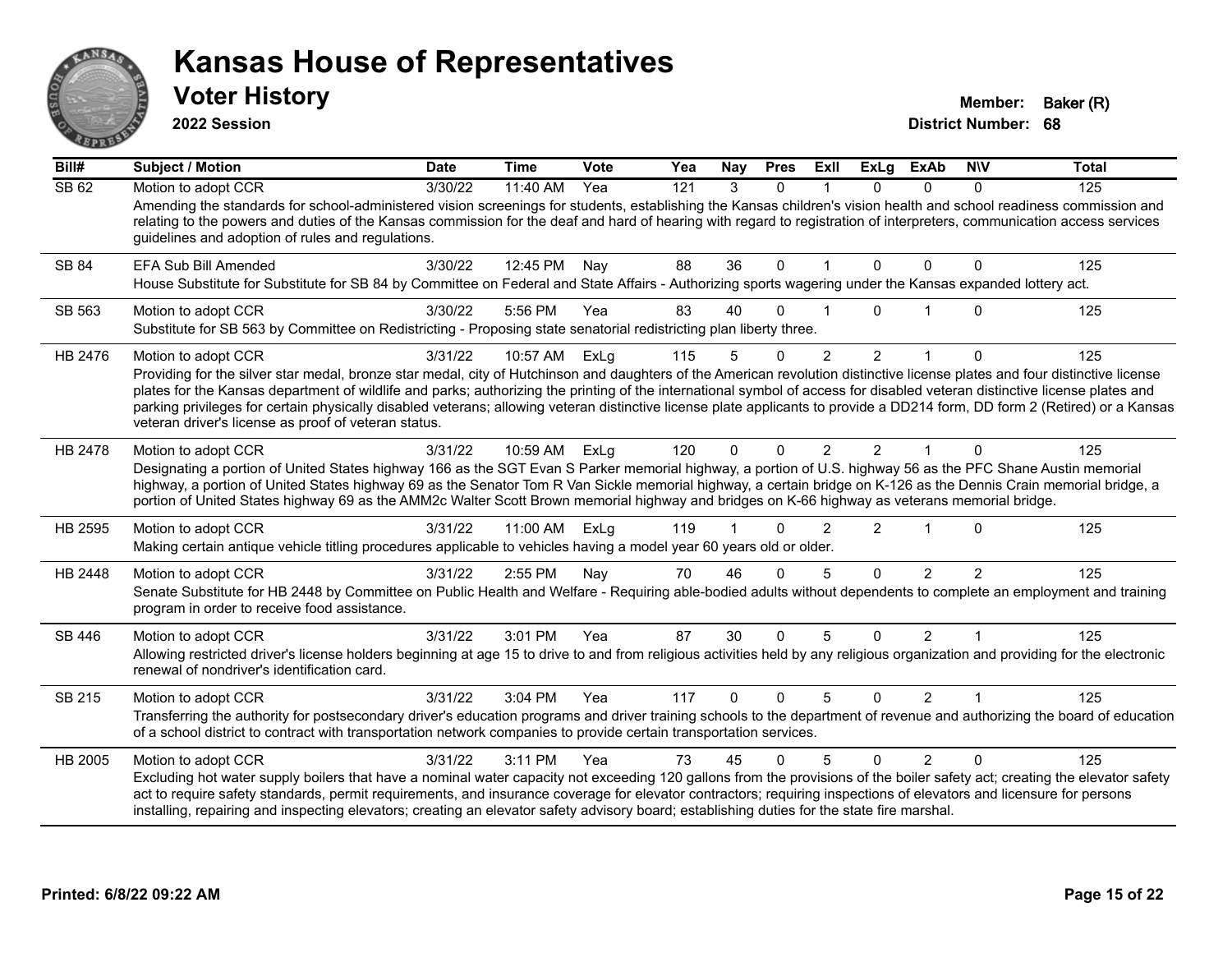

| Bill#            | <b>Subject / Motion</b>                                                                                                                                                                                                                                                                                                                                                                                                                                                                                                                                                                                                                                                                                                                                                                                                                                                                                                                                     | <b>Date</b> | <b>Time</b> | Vote | Yea | Nay            | <b>Pres</b>  | ExII | ExLg           | <b>ExAb</b>    | <b>NIV</b> | <b>Total</b> |
|------------------|-------------------------------------------------------------------------------------------------------------------------------------------------------------------------------------------------------------------------------------------------------------------------------------------------------------------------------------------------------------------------------------------------------------------------------------------------------------------------------------------------------------------------------------------------------------------------------------------------------------------------------------------------------------------------------------------------------------------------------------------------------------------------------------------------------------------------------------------------------------------------------------------------------------------------------------------------------------|-------------|-------------|------|-----|----------------|--------------|------|----------------|----------------|------------|--------------|
| $\overline{SB2}$ | Motion to adopt CCR<br>Allowing consumption of beer, wine or other alcoholic liquor on the Kansas state fairgrounds; increasing the number of temporary permits an applicant may receive from                                                                                                                                                                                                                                                                                                                                                                                                                                                                                                                                                                                                                                                                                                                                                               | 3/31/22     | 4:51 PM     | Yea  | 86  | 31             | $\Omega$     | 5    | 0              | 3              | $\Omega$   | 125          |
|                  | four to 12 permits per year; limiting what cities, counties or townships may charge for a temporary permit to not more than \$25 per day; crediting a portion of moneys<br>collected from the liquor drink tax and the liquor enforcement tax to the state fair capital improvements fund; requiring that licensed farm wineries be issued a cereal<br>malt beverage retailer license if the statutory requirements for such retailer license are satisfied; authorizing retail liquor stores to sell and deliver alcoholic liquor and<br>cereal malt beverages to a caterer, public venue, club or drinking establishment located in any adjacent county any county with a comer located within two miles<br>measured along the adjacent county boundary; Increasing the percentage of alcohol by volume allowed to not more than 16% for domestic table wine and the domestic<br>fortified wine threshold to more than 16% alcohol by volume.             |             |             |      |     |                |              |      |                |                |            |              |
| HB 2087          | Motion to adopt CCR<br>Limiting the review of certain rules and regulations by the director of the budget and requiring review of rules and regulations every five years.                                                                                                                                                                                                                                                                                                                                                                                                                                                                                                                                                                                                                                                                                                                                                                                   | 3/31/22     | 4:54 PM     | Yea  | 105 | 12             | $\mathbf{0}$ | 5    | $\Omega$       | 3              | $\Omega$   | 125          |
| HB 2559          | Motion to adopt CCR                                                                                                                                                                                                                                                                                                                                                                                                                                                                                                                                                                                                                                                                                                                                                                                                                                                                                                                                         | 3/31/22     | 4:58 PM     | Yea  | 102 | 15             | $\Omega$     | 5    | $\Omega$       | 3              | $\Omega$   | 125          |
| HB 2489          | Mot to Concur in Conference                                                                                                                                                                                                                                                                                                                                                                                                                                                                                                                                                                                                                                                                                                                                                                                                                                                                                                                                 | 3/31/22     | 5:01 PM     | Yea  | 117 | $\Omega$       | $\Omega$     | 5    | $\Omega$       | 3              | $\Omega$   | 125          |
|                  | Amending provisions of the technology-enabled fiduciary financial institutions act relating to out-of-state financial institutions, banks and trust companies conducting<br>fidfin transactions, fees and assessments, examinations, disclosures to consumers and requiring such institutions to be mandatory reporters for purposes of elder<br>abuse.                                                                                                                                                                                                                                                                                                                                                                                                                                                                                                                                                                                                     |             |             |      |     |                |              |      |                |                |            |              |
| SB 91            | Motion to adopt CCR<br>House Substitute for SB 91 by Committee on Commerce, Labor and Economic Development - Providing liability protection for businesses, municipalities and<br>educational institutions that participate in high school work-based learning programs and providing that schools are responsible for injuries to students participating in<br>such programs                                                                                                                                                                                                                                                                                                                                                                                                                                                                                                                                                                               | 3/31/22     | 9:05 PM     | Yea  | 116 | $\Omega$       | $\Omega$     | 5    | U              |                | $\Omega$   | 125          |
| <b>SB 421</b>    | Motion to adopt CCR<br>Transferring \$1,000,000,000 from the state general fund to the Kansas public employees retirement fund during fiscal year 2022 and eliminating certain level-dollar<br>KPERS employer contribution payments.                                                                                                                                                                                                                                                                                                                                                                                                                                                                                                                                                                                                                                                                                                                        | 3/31/22     | 9:10 PM     | Yea  | 106 | 10             | $\Omega$     | 5    | $\Omega$       | 4              | $\Omega$   | 125          |
| <b>SB 408</b>    | Motion to adopt CCR<br>Increasing the criminal penalties for multiple thefts of mail; specifying that the crime of burglary includes, without authority, entering into or remaining within any locked<br>or secured portion of any dwelling, building or other structure, with intent to commit another crime therein; providing guidance to determine how offenders under the<br>supervision of two or more supervision agencies can have supervision consolidated into one agency; requiring an offender who raises error in such offender's criminal<br>history calculation for the first time on appeal to show prejudicial error and authorizing the court to correct an illegal sentence while a direct appeal is pending; and<br>transferring the responsibility to certify drug abuse treatment providers that participate in the certified drug abuse treatment program from the department of corrections<br>to the Kansas sentencing commission. | 3/31/22     | 9:15 PM     | Yea  | 114 | $\overline{2}$ | $\mathbf{0}$ | 5    | $\overline{0}$ | $\overline{4}$ | $\Omega$   | 125          |
| SB 366           | Motion to adopt CCR<br>Specifying that the crime of burglary includes, without authority, entering into or remaining within any locked or secured portion of any dwelling, building or other<br>structure, with intent to commit another crime therein.                                                                                                                                                                                                                                                                                                                                                                                                                                                                                                                                                                                                                                                                                                     | 3/31/22     | 9:20 PM     | Yea  | 116 | $\Omega$       | $\Omega$     | 5    | $\Omega$       |                | $\Omega$   | 125          |
| HB 2456          | Motion to adopt CCR<br>Establishing the Kansas kids lifetime combination hunting and fishing license.                                                                                                                                                                                                                                                                                                                                                                                                                                                                                                                                                                                                                                                                                                                                                                                                                                                       | 3/31/22     | 11:22 PM    | Yea  | 93  | 20             | $\Omega$     | 5    | 0              | $\overline{7}$ | $\Omega$   | 125          |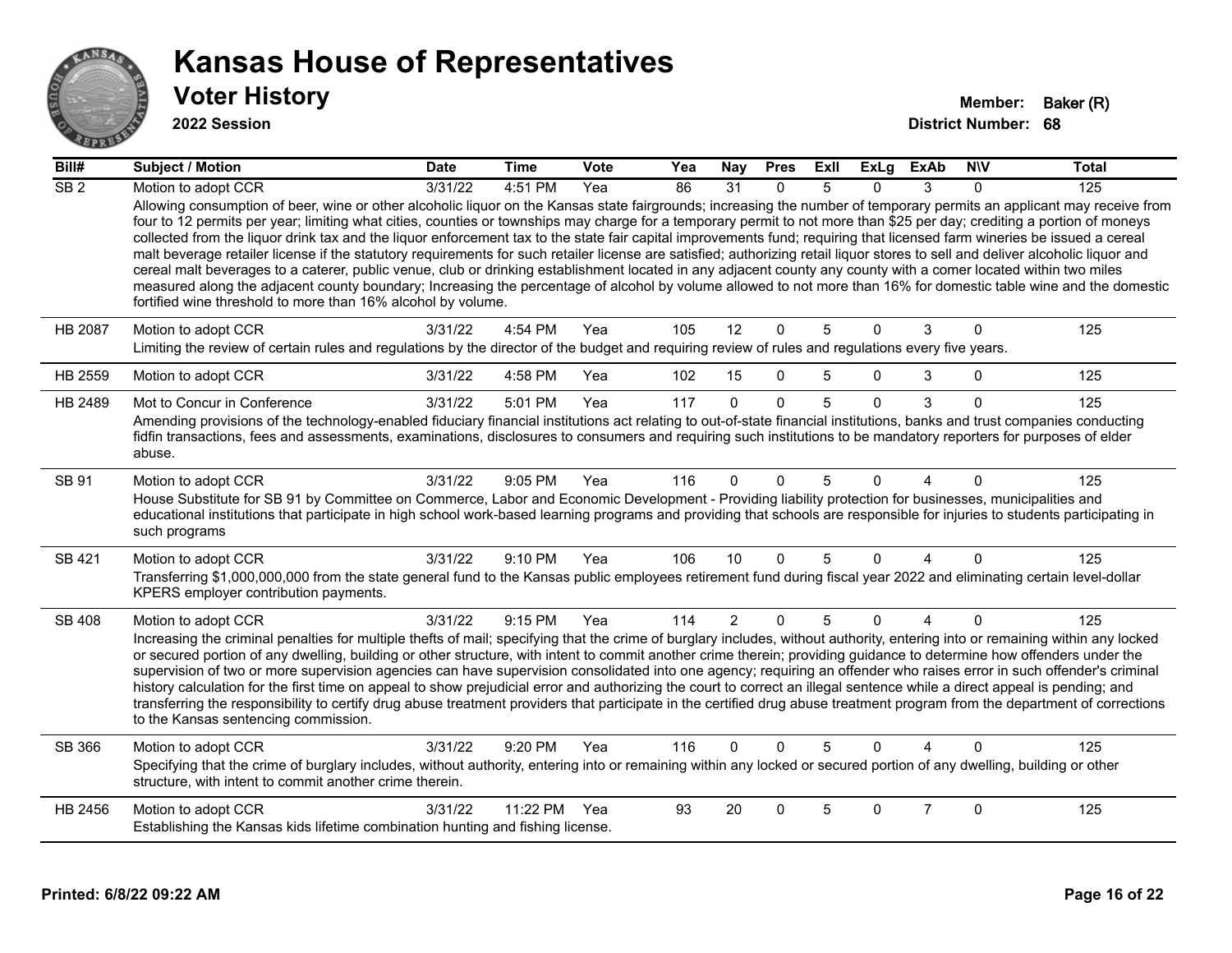

**2022 Session**

| Bill#   | <b>Subject / Motion</b>                                                                                                                                                                                                                                                                                                                                                                                                                                                                                                                                                                                                 | <b>Date</b> | <b>Time</b> | Vote  | Yea | Nay            | <b>Pres</b>  | ExII           | <b>ExLg</b>  | ExAb           | <b>NIV</b>     | Total |
|---------|-------------------------------------------------------------------------------------------------------------------------------------------------------------------------------------------------------------------------------------------------------------------------------------------------------------------------------------------------------------------------------------------------------------------------------------------------------------------------------------------------------------------------------------------------------------------------------------------------------------------------|-------------|-------------|-------|-----|----------------|--------------|----------------|--------------|----------------|----------------|-------|
| HB 2703 | Motion to adopt CCR                                                                                                                                                                                                                                                                                                                                                                                                                                                                                                                                                                                                     | 3/31/22     | 11:25 PM    | Yea   | 110 | 3              | $\mathbf{0}$ | 5              | $\Omega$     | 7              | $\mathbf{0}$   | 125   |
|         | Changing law relating to employment including employment security law provisions regarding the employment security fund status and employer contribution rates and<br>the definition of employment to conform with federal law, making revisions to the department of labor's my reemployment plan program and enacting the Kansas<br>targeted employment act to facilitate employment of persons with developmental disabilities through a tax credit incentive for employers.                                                                                                                                         |             |             |       |     |                |              |                |              |                |                |       |
| 0       | Motion to Adjourn - Helgerson                                                                                                                                                                                                                                                                                                                                                                                                                                                                                                                                                                                           | 3/31/22     | 11:32 PM    | Yea   | 29  | 77             | 0            | 5              | 0            | 7              |                | 125   |
| SB 200  | Motion to adopt CCR<br>Expanding the pharmacist scope of practice to include initiation of therapy for certain conditions, updating provisions of the prescription monitoring program act relating<br>to program data, storage and access and increasing the membership of the advisory committee.                                                                                                                                                                                                                                                                                                                      | 4/1/22      | $11:16$ AM  | Yea   | 112 | $\overline{2}$ | 0            |                | 0            | $\overline{2}$ | $\overline{2}$ | 125   |
| SB 343  | Motion to adopt CCR                                                                                                                                                                                                                                                                                                                                                                                                                                                                                                                                                                                                     | 4/1/22      | $11:19$ AM  | - Yea | 115 | $\Omega$       | $\Omega$     | $\overline{7}$ | $\Omega$     | $\mathcal{P}$  |                | 125   |
|         | Providing considerations for in family law, adoption, foster care, guardianship and child in need of care proceedings for parents or prospective parents who are blind and<br>updating the term "hearing impaired" to "hard of hearing" in statutes related to persons with hearing loss.                                                                                                                                                                                                                                                                                                                               |             |             |       |     |                |              |                |              |                |                |       |
| SB 453  | Motion to adopt CCR                                                                                                                                                                                                                                                                                                                                                                                                                                                                                                                                                                                                     | 4/1/22      | $11:22$ AM  | Yea   | 116 | O.             | $\Omega$     | 7              | 0            | $\mathcal{P}$  |                | 125   |
|         | Requiring unlicensed employees in adult care homes to complete certain training requirements, reinstating the social worker applicant option for board-approved<br>postgraduate supervised experience, allowing master's and clinical level licensees to take the baccalaureate addiction counselor test and requiring the behavioral<br>sciences regulatory board to accept a master of social work degree from Fort Hays state university as from an accredited college or university.                                                                                                                                |             |             |       |     |                |              |                |              |                |                |       |
| SB 286  | Motion to Adopt CCR                                                                                                                                                                                                                                                                                                                                                                                                                                                                                                                                                                                                     | 4/1/22      | 12:44 PM    | - Yea | 64  | 51             |              |                |              | $\mathfrak{p}$ |                | 125   |
|         | House Substitute for Substitute for SB 286 by Committee on Judiciary - Continuing the governmental response to the COVID-19 pandemic in Kansas by extending the<br>expanded use of telemedicine, the suspension of certain requirements related to medical care facilities and immunity from civil liability for certain healthcare providers,<br>certain persons conducting business in this state and covered facilities for COVID-19 claims until January 20, 2023, creating the crime of interference with the conduct<br>of a hospital and increasing the criminal penalties for battery of a healthcare provider. |             |             |       |     |                |              |                |              |                |                |       |
| SB 267  | Motion to adopt CCR                                                                                                                                                                                                                                                                                                                                                                                                                                                                                                                                                                                                     | 4/1/22      | 4:05 PM     | Yea   | 104 | 12             | $\Omega$     |                | 0            | $\overline{2}$ | $\Omega$       | 125   |
|         | House Substitute for Substitute for SB 267 by Committee on Appropriations - Appropriations for FY 2022, FY 2023, FY 2024, FY 2025, FY26 and FY27 for various state<br>agencies.                                                                                                                                                                                                                                                                                                                                                                                                                                         |             |             |       |     |                |              |                |              |                |                |       |
| HB 2279 | Mot to Concur in Conference                                                                                                                                                                                                                                                                                                                                                                                                                                                                                                                                                                                             | 4/1/22      | 5:21 PM     | Nav   | 80  | 34             | 0            |                |              |                |                | 125   |
|         | Senate substitute for HB 2279 by committee on public health and welfare - Amending the advanced practice registered nurse authorized scope of practice to permit the<br>prescribing of drugs without a supervising physician.                                                                                                                                                                                                                                                                                                                                                                                           |             |             |       |     |                |              |                |              |                |                |       |
| HB 2109 | Motion to adopt CCR                                                                                                                                                                                                                                                                                                                                                                                                                                                                                                                                                                                                     | 4/1/22      | 6:18 PM     | Yea   | 92  | 20             |              |                | <sup>n</sup> | 5              | $\Omega$       | 125   |
|         | Prohibiting the disclosure of personal information about a person's affiliation with an entity that is exempt from federal income taxation under section 501(c) of the<br>federal internal revenue code and continuing in existence certain exceptions to the disclosure of public records under the open records act.                                                                                                                                                                                                                                                                                                  |             |             |       |     |                |              |                |              |                |                |       |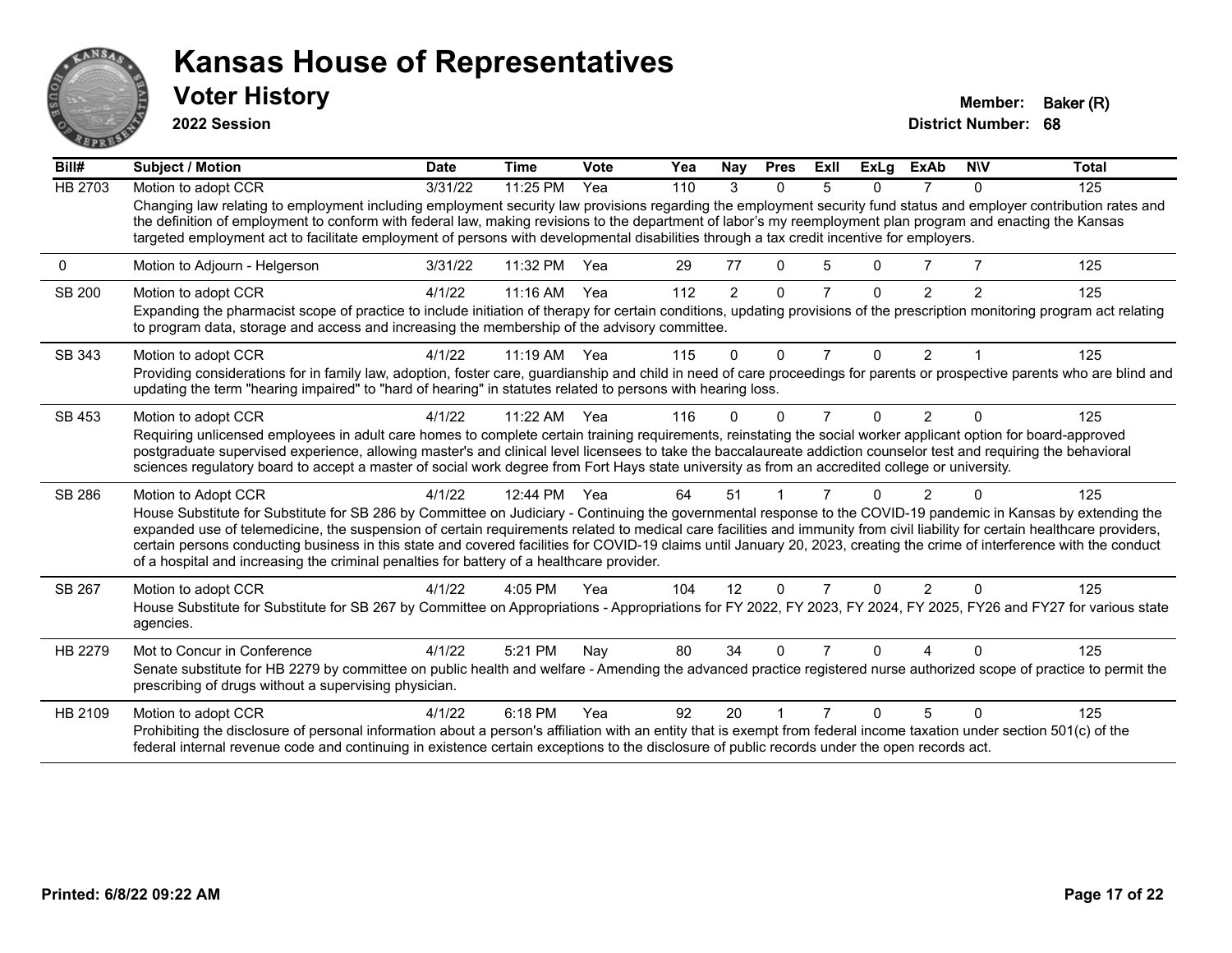

| Bill#          | Subject / Motion                                                                                                                                                                                                                                                                                                                                                                                                                                                                                                                                                                                                                                                                                                                                                                                                                                                                                                                                                                                                                                                                                                                                                                                      | <b>Date</b> | <b>Time</b> | Vote | Yea | Nay      | <b>Pres</b> | ExII | <b>ExLg</b> | <b>ExAb</b> | <b>NIV</b> | Total |
|----------------|-------------------------------------------------------------------------------------------------------------------------------------------------------------------------------------------------------------------------------------------------------------------------------------------------------------------------------------------------------------------------------------------------------------------------------------------------------------------------------------------------------------------------------------------------------------------------------------------------------------------------------------------------------------------------------------------------------------------------------------------------------------------------------------------------------------------------------------------------------------------------------------------------------------------------------------------------------------------------------------------------------------------------------------------------------------------------------------------------------------------------------------------------------------------------------------------------------|-------------|-------------|------|-----|----------|-------------|------|-------------|-------------|------------|-------|
| <b>HB 2299</b> | Motion to adopt CCR                                                                                                                                                                                                                                                                                                                                                                                                                                                                                                                                                                                                                                                                                                                                                                                                                                                                                                                                                                                                                                                                                                                                                                                   | 4/1/22      | 6:23 PM     | Yea  | 110 | 3        | $\Omega$    |      | n           |             | 0          | 125   |
|                | Requiring retention of fingerprints by the Kansas bureau of investigation for participation in the federal rap back program; imposing restrictions on surveillance by certain<br>employees of the Kansas department of wildlife and parks on private property; expanding the jurisdiction and powers of law enforcement officers to include situations<br>when an activity is observed leading the officer to reasonably suspect a person is committing, has committed or is about to commit a crime and reasonably believe that<br>a person is in imminent danger of death or bodily injury without immediate action; allowing a search warrant to be executed within 240 hours from the time of issuance;<br>and directing the Kansas department for children and families to share certain information with investigating law enforcement agencies.                                                                                                                                                                                                                                                                                                                                                |             |             |      |     |          |             |      |             |             |            |       |
| HB 2508        | Motion to adopt CCR<br>Modifying the definition of possession in the Kansas criminal code, modifying the elements of and making changes to the criminal penalties of abuse of a child, requiring<br>a forfeiture of an appearance bond to be set aside in certain circumstances, permitting testimony to be presented using a two-way electronic audio-video communication<br>device during a preliminary hearing, making changes to the process for evaluating and treating people who are undergoing evaluation for competency to stand trial and<br>allowing mobile competency evaluations.                                                                                                                                                                                                                                                                                                                                                                                                                                                                                                                                                                                                        | 4/1/22      | 6:28 PM     | Yea  | 113 |          |             |      |             |             |            | 125   |
| HB 2377        | Motion to adopt CCR<br>Revising laws relating to operating an aircraft under the influence, including prescribing criminal and administrative penalties and providing for testing of blood, breath,<br>urine or other bodily substances, and preliminary screening tests of breath or oral fluid; authorizing reinstatement of a driver's license for certain persons with an ignition<br>interlock device restriction; requiring persons with an ignition interlock device restriction to complete the ignition interlock device program before driving privileges are<br>fully reinstated; providing for reduced ignition interlock device program costs for certain persons; providing that the highway patrol has oversight of state certification of<br>ignition interlock manufacturers and their service providers; modifying the criminal penalties for driving a commercial motor vehicle under the influence and driving under<br>the influence; increasing the period of disqualification for certain offenses committed by a person with commercial driving privileges; and prohibiting prosecuting<br>attorneys from concealing certain traffic violations from the CDLIS driver report. | 4/1/22      | 6:34 PM     | Yea  | 101 | 12       | $\Omega$    |      | 0           | 5           | $\Omega$   | 125   |
| HB 2361        | Motion to adopt CCR<br>Senate Substitute for HB 2361 by Committee on Judiciary - Removing the requirement that all district court judges in Douglas county serve on the board of trustees of<br>the law library, authorizing the supreme court to adopt rules establishing specialty court programs, creating the specialty court funding advisory committee and the<br>specialty court resources fund, authorizing courts to order defendants to participate in specialty court programs and allowing expungement of certain convictions when<br>defendants complete the requirements of such programs.                                                                                                                                                                                                                                                                                                                                                                                                                                                                                                                                                                                              | 4/1/22      | 6:39 PM     | Yea  | 113 | $\Omega$ | $\Omega$    |      | 0           | 5           | $\Omega$   | 125   |
| <b>SB 58</b>   | Motion to adopt CCR<br>Establishing the parents' bill of rights for parents of students attending elementary or secondary school in this state.                                                                                                                                                                                                                                                                                                                                                                                                                                                                                                                                                                                                                                                                                                                                                                                                                                                                                                                                                                                                                                                       | 4/1/22      | 6:57 PM     | Nav  | 67  | 46       | $\Omega$    |      | U           | 5           | $\Omega$   | 125   |
| SB 160         | Motion to adopt CCR<br>Enacting the fairness in women's sports act to require that student athletic teams only include members who are of the same biological sex unless designated as coed.                                                                                                                                                                                                                                                                                                                                                                                                                                                                                                                                                                                                                                                                                                                                                                                                                                                                                                                                                                                                          | 4/1/22      | 8:00 PM     | Nay  | 74  | 39       |             |      | U           | 5           | $\Omega$   | 125   |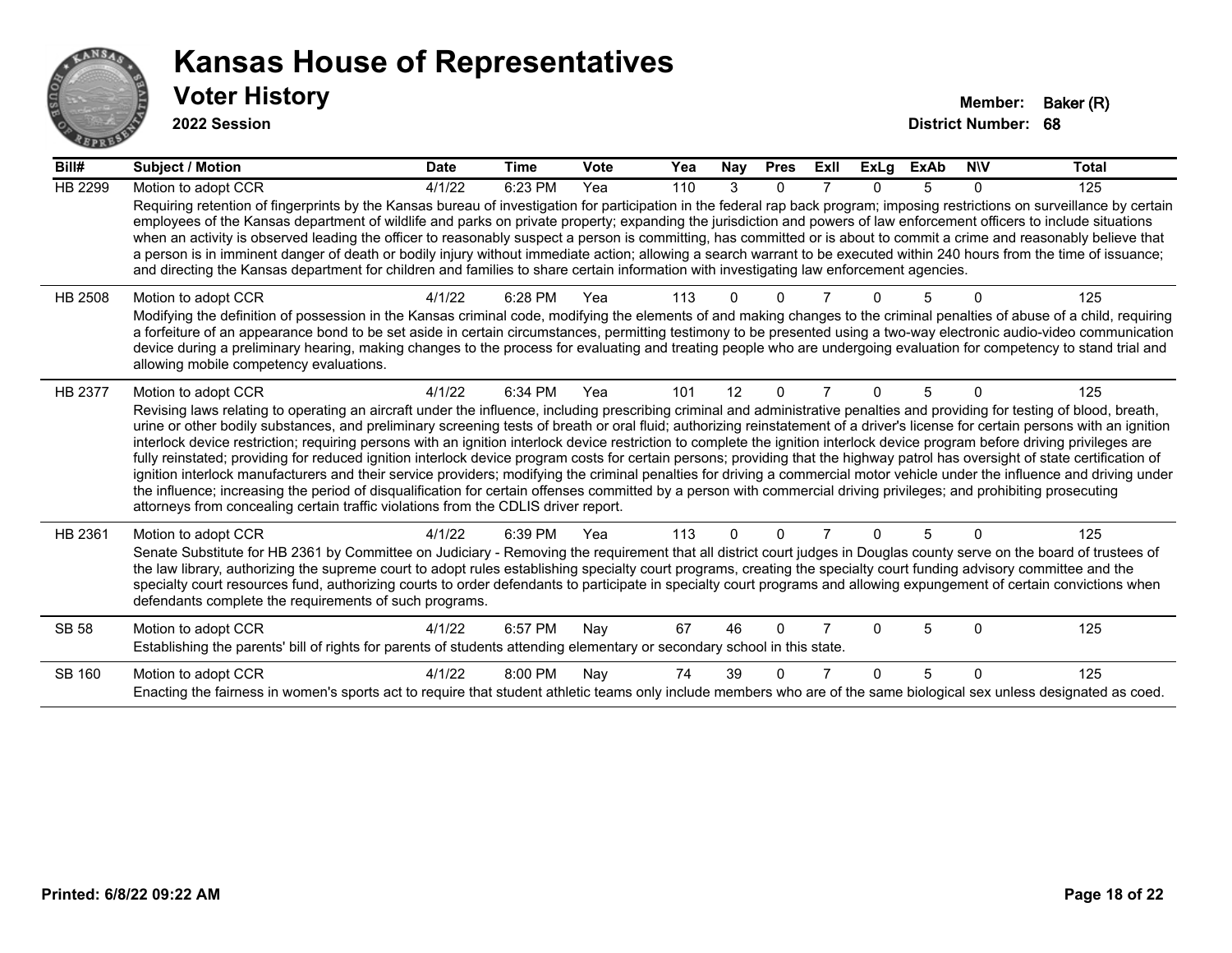

| Bill#           | <b>Subject / Motion</b>                                                                                                                                                                                                                                                                                                                                                                                                                                                                                                                                                                                                                                                                                                                                                                                                                                                                                                                                                                                                                                                                                                                                                                                                                                                                                                                                                                                                                                                                                                                                                                                                                                                                                                                                                                                                                                                                                                                                                                                                                                                                                                                                                                                                                                                                                                                                                                                                                                                                                                                                                                                                                                                                                                                                                                                                                                                                                                                                                                                                                                                                                                                                                     | <b>Date</b> | Time         | <b>Vote</b> | Yea | Nay         | <b>Pres</b>  | Exll           | ExLg     | ExAb           | <b>NIV</b>  | <b>Total</b> |
|-----------------|-----------------------------------------------------------------------------------------------------------------------------------------------------------------------------------------------------------------------------------------------------------------------------------------------------------------------------------------------------------------------------------------------------------------------------------------------------------------------------------------------------------------------------------------------------------------------------------------------------------------------------------------------------------------------------------------------------------------------------------------------------------------------------------------------------------------------------------------------------------------------------------------------------------------------------------------------------------------------------------------------------------------------------------------------------------------------------------------------------------------------------------------------------------------------------------------------------------------------------------------------------------------------------------------------------------------------------------------------------------------------------------------------------------------------------------------------------------------------------------------------------------------------------------------------------------------------------------------------------------------------------------------------------------------------------------------------------------------------------------------------------------------------------------------------------------------------------------------------------------------------------------------------------------------------------------------------------------------------------------------------------------------------------------------------------------------------------------------------------------------------------------------------------------------------------------------------------------------------------------------------------------------------------------------------------------------------------------------------------------------------------------------------------------------------------------------------------------------------------------------------------------------------------------------------------------------------------------------------------------------------------------------------------------------------------------------------------------------------------------------------------------------------------------------------------------------------------------------------------------------------------------------------------------------------------------------------------------------------------------------------------------------------------------------------------------------------------------------------------------------------------------------------------------------------------|-------------|--------------|-------------|-----|-------------|--------------|----------------|----------|----------------|-------------|--------------|
| HB 2239         | Motion to adopt CCR                                                                                                                                                                                                                                                                                                                                                                                                                                                                                                                                                                                                                                                                                                                                                                                                                                                                                                                                                                                                                                                                                                                                                                                                                                                                                                                                                                                                                                                                                                                                                                                                                                                                                                                                                                                                                                                                                                                                                                                                                                                                                                                                                                                                                                                                                                                                                                                                                                                                                                                                                                                                                                                                                                                                                                                                                                                                                                                                                                                                                                                                                                                                                         | 4/1/22      | 9:45 PM      | Yea         | 103 | 10          | $\Omega$     |                | 0        | 5              | $\Omega$    | 125          |
|                 | Providing tax credits for graduates of aerospace and aviation-related educational programs and employers of program graduates, school and classroom supplies<br>purchased by teachers, contributions to community colleges and technical colleges, qualified railroad track maintenance expenditures of short line railroads and<br>associated rail siding owners or lessees and expanding eligibility, amount and transferability of the research and development tax credit, providing homestead property<br>tax refunds from the income tax refund fund to certain persons based on the increase in property tax over the base year property tax amount, providing for an additional<br>personal income tax exemption for 100% disabled veterans, establishing the salt parity act to allow pass-through entities to elect to pay state income tax at the entity<br>level, establishing a checkoff for contributions to the Kansas historic site fund, establishing a revenue neutral rate complaint process for tax levies, authorizing the<br>county clerk to limit the amount of ad valorem taxes to be levied in certain circumstances, establishing a deadline for budgets to be filed with the director of accounts<br>and reports, requiring roll call votes and publication of information to exceed the revenue neutral rate, classifying certain agritourism activities and zoos as land devoted<br>to agricultural use, classifying land devoted to agriculture that is subject to the federal grassland conservation reserve program as grassland, establishing a property tax<br>exemption for antique utility trailers, allowing for the proration of value when certain personal property is acquired or sold prior to September 1 of any tax year, providing<br>for the exemption of inventory and work-in-progress machinery and equipment for telecommunications machinery and equipment, increasing the extent of exemption for<br>residential property from the statewide school levy, providing for abatement or credit of property tax for buildings and improvements destroyed or substantially destroyed<br>by natural disaster, providing a sales tax exemption for certain fencing and for reconstructing, repairing or replacing certain fencing damaged or destroyed by a wildfire,<br>flood, tornado or other natural disaster, excluding separately stated delivery charges from sales or selling price, removing the expiration on manufacturer cash rebates<br>on motor vehicles, providing countywide retailers' sales tax authority for Wilson county, requiring disclosure of distribution of revenues on countywide retailers' sales tax<br>ballot proposals, validating the election held to approve a retailers' sales tax levy by the city of Latham, extending the time period for eligibility in the loan repayment<br>program and the income tax credit for rural opportunity zones, enacting the Gage park improvement authority act and providing for the creation of the Gage park<br>improvement authority and an election for the imposition of a countywide sales tax sales tax within the boundaries of Shawnee county. |             |              |             |     |             |              |                |          |                |             |              |
| HB 2644         | Motion to Concur in Conference<br>Designating the Sandhill plum as the official state fruit.                                                                                                                                                                                                                                                                                                                                                                                                                                                                                                                                                                                                                                                                                                                                                                                                                                                                                                                                                                                                                                                                                                                                                                                                                                                                                                                                                                                                                                                                                                                                                                                                                                                                                                                                                                                                                                                                                                                                                                                                                                                                                                                                                                                                                                                                                                                                                                                                                                                                                                                                                                                                                                                                                                                                                                                                                                                                                                                                                                                                                                                                                | 4/1/22      | 9:48 PM      | Yea         | 108 | 5           | $\Omega$     |                | U        | 5              | $\Omega$    | 125          |
| SB 261          | Motion to adopt CCR<br>Substitute for SB 261 by Committee on Agriculture -- Prohibiting the use of identifiable meat terms on the labels of meat analogs when such labels do not include proper<br>qualifying language to indicate that such products do not contain meat.                                                                                                                                                                                                                                                                                                                                                                                                                                                                                                                                                                                                                                                                                                                                                                                                                                                                                                                                                                                                                                                                                                                                                                                                                                                                                                                                                                                                                                                                                                                                                                                                                                                                                                                                                                                                                                                                                                                                                                                                                                                                                                                                                                                                                                                                                                                                                                                                                                                                                                                                                                                                                                                                                                                                                                                                                                                                                                  | 4/1/22      | 9:56 PM      | Yea         | 113 | $\mathbf 0$ | $\mathbf 0$  | $\overline{7}$ | 0        | 5              | $\mathbf 0$ | 125          |
| SB 84           | Substitute Motion to Not Adopt CCR<br>House Substitute for Substitute for SB 84 by Committee on Federal and State Affairs - Authorizing sports wagering under the Kansas expanded lottery act.                                                                                                                                                                                                                                                                                                                                                                                                                                                                                                                                                                                                                                                                                                                                                                                                                                                                                                                                                                                                                                                                                                                                                                                                                                                                                                                                                                                                                                                                                                                                                                                                                                                                                                                                                                                                                                                                                                                                                                                                                                                                                                                                                                                                                                                                                                                                                                                                                                                                                                                                                                                                                                                                                                                                                                                                                                                                                                                                                                              | 4/1/22      | 11:59 PM Yea |             | 56  | 56          | $\mathbf{0}$ | $\overline{7}$ | $\Omega$ | 6              | $\Omega$    | 125          |
| SB 84           | Motion to Adopt CCR<br>House Substitute for Substitute for SB 84 by Committee on Federal and State Affairs - Authorizing sports wagering under the Kansas expanded lottery act.                                                                                                                                                                                                                                                                                                                                                                                                                                                                                                                                                                                                                                                                                                                                                                                                                                                                                                                                                                                                                                                                                                                                                                                                                                                                                                                                                                                                                                                                                                                                                                                                                                                                                                                                                                                                                                                                                                                                                                                                                                                                                                                                                                                                                                                                                                                                                                                                                                                                                                                                                                                                                                                                                                                                                                                                                                                                                                                                                                                             | 4/1/22      | 11:59 PM     | Nay         | 63  | 49          | $\Omega$     | $\overline{7}$ | 0        | 6              | $\Omega$    | 125          |
| HB 2487         | Motions of a Previous Day                                                                                                                                                                                                                                                                                                                                                                                                                                                                                                                                                                                                                                                                                                                                                                                                                                                                                                                                                                                                                                                                                                                                                                                                                                                                                                                                                                                                                                                                                                                                                                                                                                                                                                                                                                                                                                                                                                                                                                                                                                                                                                                                                                                                                                                                                                                                                                                                                                                                                                                                                                                                                                                                                                                                                                                                                                                                                                                                                                                                                                                                                                                                                   | 4/26/22     | 11:35 AM     | Yea         | 48  | 74          | $\mathbf 0$  |                | 0        | $\overline{c}$ | 0           | 125          |
| <b>HCR 5022</b> | Motion to adopt CCR<br>Proposing a constitutional amendment requiring that a sheriff be elected in each county; exception.                                                                                                                                                                                                                                                                                                                                                                                                                                                                                                                                                                                                                                                                                                                                                                                                                                                                                                                                                                                                                                                                                                                                                                                                                                                                                                                                                                                                                                                                                                                                                                                                                                                                                                                                                                                                                                                                                                                                                                                                                                                                                                                                                                                                                                                                                                                                                                                                                                                                                                                                                                                                                                                                                                                                                                                                                                                                                                                                                                                                                                                  | 4/26/22     | 11:43 AM     | Yea         | 91  | 31          | $\mathbf{0}$ | -1             | 0        | 2              | $\Omega$    | 125          |
| HB 2387         | Motion to adopt CCR<br>Prohibiting the issuance of a request for proposal or entering into a new contract for the administration and provision of benefits under the medical assistance program<br>and removing the authority of the governor to prohibit attending or conducting certain religious services and worship services.                                                                                                                                                                                                                                                                                                                                                                                                                                                                                                                                                                                                                                                                                                                                                                                                                                                                                                                                                                                                                                                                                                                                                                                                                                                                                                                                                                                                                                                                                                                                                                                                                                                                                                                                                                                                                                                                                                                                                                                                                                                                                                                                                                                                                                                                                                                                                                                                                                                                                                                                                                                                                                                                                                                                                                                                                                          | 4/26/22     | 12:47 PM     | Yea         | 84  | 38          | $\mathbf{0}$ |                | 0        | $\overline{2}$ | $\Omega$    | 125          |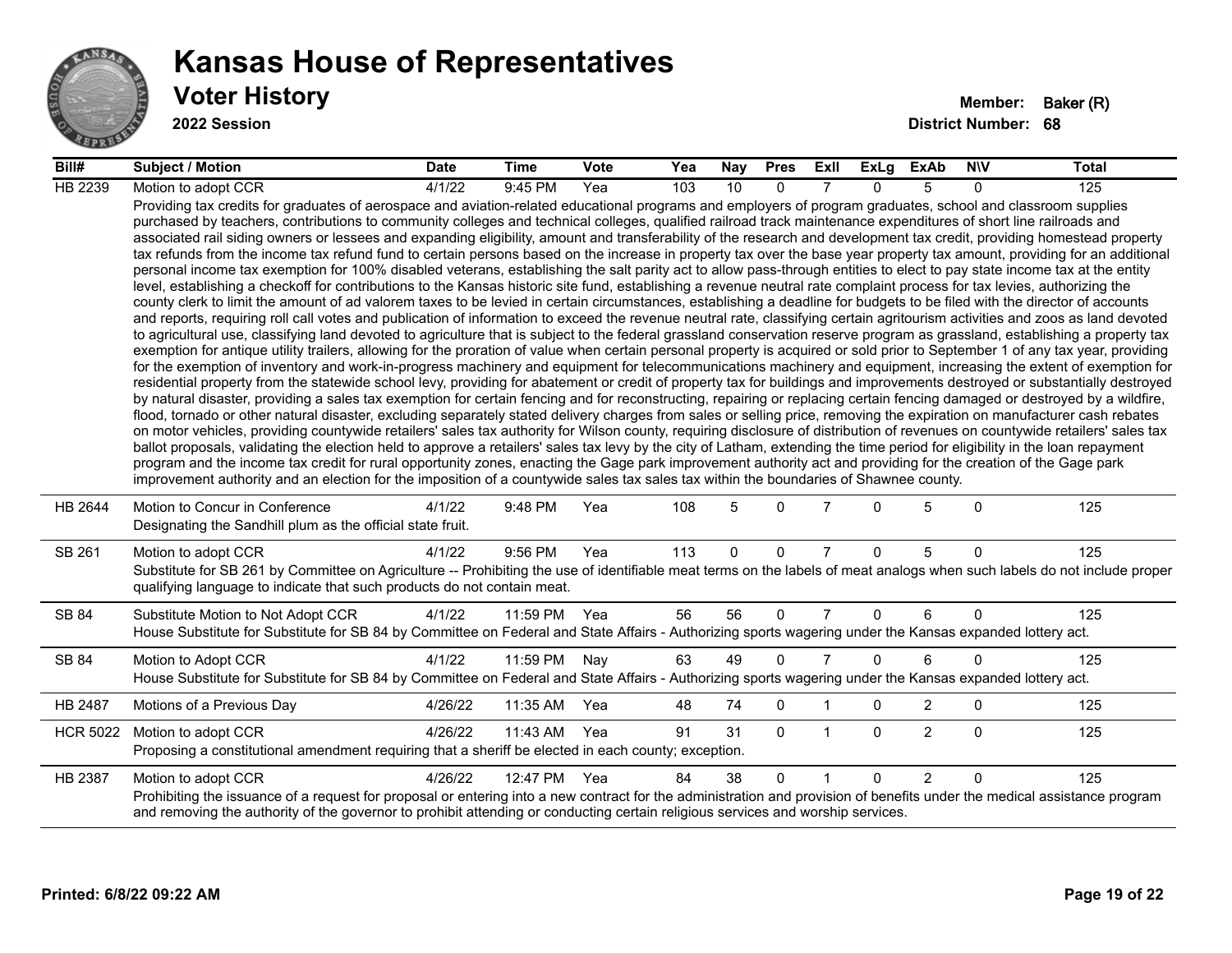

| Bill#          | <b>Subject / Motion</b>                                                                                                                                                                                                                                                                                                                                    | <b>Date</b> | <b>Time</b> | Vote | Yea | Nay      | <b>Pres</b>          | ExIl                 | <b>ExLg</b>  | <b>ExAb</b>    | <b>NIV</b>  | <b>Total</b> |
|----------------|------------------------------------------------------------------------------------------------------------------------------------------------------------------------------------------------------------------------------------------------------------------------------------------------------------------------------------------------------------|-------------|-------------|------|-----|----------|----------------------|----------------------|--------------|----------------|-------------|--------------|
| <b>HB 2252</b> | Motion to adopt CCR                                                                                                                                                                                                                                                                                                                                        | 4/26/22     | 12:50 PM    | Nay  | 84  | 38       | $\Omega$             | $\blacktriangleleft$ | $\Omega$     | $\overline{2}$ | $\Omega$    | 125          |
|                | Prohibiting the modification of election laws by agreement except as approved by the legislative coordinating council.                                                                                                                                                                                                                                     |             |             |      |     |          |                      |                      |              |                |             |              |
| HB 2138        | Motion to adopt CCR                                                                                                                                                                                                                                                                                                                                        | 4/26/22     | 1:03 PM     | Nay  | 82  | 40       | $\Omega$             |                      | $\mathbf{0}$ | $\overline{2}$ | 0           | 125          |
|                | Providing for the use of electronic poll books in elections and the approval of such books by the secretary of state, requiring all voting systems for elections to use                                                                                                                                                                                    |             |             |      |     |          |                      |                      |              |                |             |              |
|                | individual voter-verified paper ballots with a distinctive watermark, requiring the secretary of state and local election officers to develop an affidavit to be signed by<br>election workers regarding handling of completed ballots, requiring audits of any federal, statewide or state legislative race that is within 1% of the total votes cast and |             |             |      |     |          |                      |                      |              |                |             |              |
|                | requiring randomized audits of elections procedures used in four counties in even-numbered years, requiring a county election officer to send a confirmation of address                                                                                                                                                                                    |             |             |      |     |          |                      |                      |              |                |             |              |
|                | when there is no election-related activity for any four calendar year period and exempting poll workers from certain election crimes.                                                                                                                                                                                                                      |             |             |      |     |          |                      |                      |              |                |             |              |
| HB 2237        | Motion to adopt CCR                                                                                                                                                                                                                                                                                                                                        | 4/26/22     | $1:13$ PM   | Yea  | 109 | 12       | $\blacktriangleleft$ |                      | 0            | $\overline{2}$ | $\Omega$    | 125          |
|                | Enacting the Kansas affordable housing tax credit act, the Kansas housing investor tax credit act, the historic Kansas act, the Kansas rural home loan guarantee act,                                                                                                                                                                                      |             |             |      |     |          |                      |                      |              |                |             |              |
|                | authorizing certain residential real property appraisals in rural counties to be performed without completing the sales comparison approach to value, allowing the use of<br>bond proceeds under the Kansas rural housing incentive district act for residential vertical development and renovation of certain buildings within economically              |             |             |      |     |          |                      |                      |              |                |             |              |
|                | distressed urban areas and expanding eligibility for the child day care services assistance tax credit and providing a credit for employer payments to an organization                                                                                                                                                                                     |             |             |      |     |          |                      |                      |              |                |             |              |
|                | providing access to employees for child day care services.                                                                                                                                                                                                                                                                                                 |             |             |      |     |          |                      |                      |              |                |             |              |
| SB 313         | Motion to adopt CCR                                                                                                                                                                                                                                                                                                                                        | 4/27/22     | 3:32 PM     | Yea  | 75  | 44       | $\mathbf 0$          | 3                    | $\Omega$     | 3              | $\Omega$    | 125          |
|                | Providing for the use and regulation of autonomous motor vehicles and establishing the autonomous vehicle advisory committee.                                                                                                                                                                                                                              |             |             |      |     |          |                      |                      |              |                |             |              |
| HB 2466        | Motion to adopt CCR                                                                                                                                                                                                                                                                                                                                        | 4/27/22     | 3:39 PM     | Yea  | 109 | 10       | ∩                    | 3                    | U            | 3              | $\Omega$    | 125          |
|                | Substitute for HB 2466 by Committee on Education - Establishing the promoting advancement in computing knowledge act to increase the availability of computer                                                                                                                                                                                              |             |             |      |     |          |                      |                      |              |                |             |              |
|                | science education in Kansas schools and the career technical education credentialing and student transitioning to employment success pilot program; also exempting<br>national assessment providers from the student online personal protection act.                                                                                                       |             |             |      |     |          |                      |                      |              |                |             |              |
| HB 2492        | Motion to Concur                                                                                                                                                                                                                                                                                                                                           | 4/27/22     | 3:41 PM     | Yea  | 119 | $\Omega$ | $\Omega$             | 3                    | $\Omega$     | 3              | $\mathbf 0$ | 125          |
|                | Submitting claims against the state by the joint committee on special claims against the state.                                                                                                                                                                                                                                                            |             |             |      |     |          |                      |                      |              |                |             |              |
| HB 2448        | <b>Consideration of Veto</b>                                                                                                                                                                                                                                                                                                                               | 4/28/22     | 11:31 AM    | Yea  | 86  | 36       | $\Omega$             | $\mathbf{1}$         | $\Omega$     | $\overline{2}$ | $\Omega$    | 125          |
|                | Senate Substitute for HB 2448 by Committee on Public Health and Welfare - Requiring able-bodied adults without dependents to complete an employment and training                                                                                                                                                                                           |             |             |      |     |          |                      |                      |              |                |             |              |
|                | program in order to receive food assistance.                                                                                                                                                                                                                                                                                                               |             |             |      |     |          |                      |                      |              |                |             |              |
| <b>SB 58</b>   | Consideration of Veto                                                                                                                                                                                                                                                                                                                                      | 4/28/22     | 12:17 PM    | Nay  | 72  | 50       | $\Omega$             |                      | $\Omega$     | $\overline{2}$ | $\Omega$    | 125          |
|                | Establishing the parents' bill of rights for parents of students attending elementary or secondary school in this state.                                                                                                                                                                                                                                   |             |             |      |     |          |                      |                      |              |                |             |              |
| SB 160         | Consideration of Veto                                                                                                                                                                                                                                                                                                                                      | 4/28/22     | $1:14$ PM   | Nay  | 81  | 41       | ∩                    |                      | $\Omega$     | $\overline{2}$ | $\Omega$    | 125          |
|                | Enacting the fairness in women's sports act to require that student athletic teams only include members who are of the same biological sex unless designated as                                                                                                                                                                                            |             |             |      |     |          |                      |                      |              |                |             |              |
|                | coed.                                                                                                                                                                                                                                                                                                                                                      |             |             |      |     |          |                      |                      |              |                |             |              |
| SB 84          | Motion to adopt CCR                                                                                                                                                                                                                                                                                                                                        | 4/28/22     | 4:03 PM     | Nay  | 73  | 49       | $\Omega$             | $\mathbf 1$          | $\Omega$     | $\mathcal{P}$  | $\Omega$    | 125          |
|                | House Substitute for Substitute for SB 84 by Committee on Federal and State Affairs - Authorizing sports wagering under the Kansas expanded lottery act and historical                                                                                                                                                                                     |             |             |      |     |          |                      |                      |              |                |             |              |
|                | horse race machines under the Kansas parimutuel racing act.                                                                                                                                                                                                                                                                                                |             |             |      |     |          |                      |                      |              |                |             |              |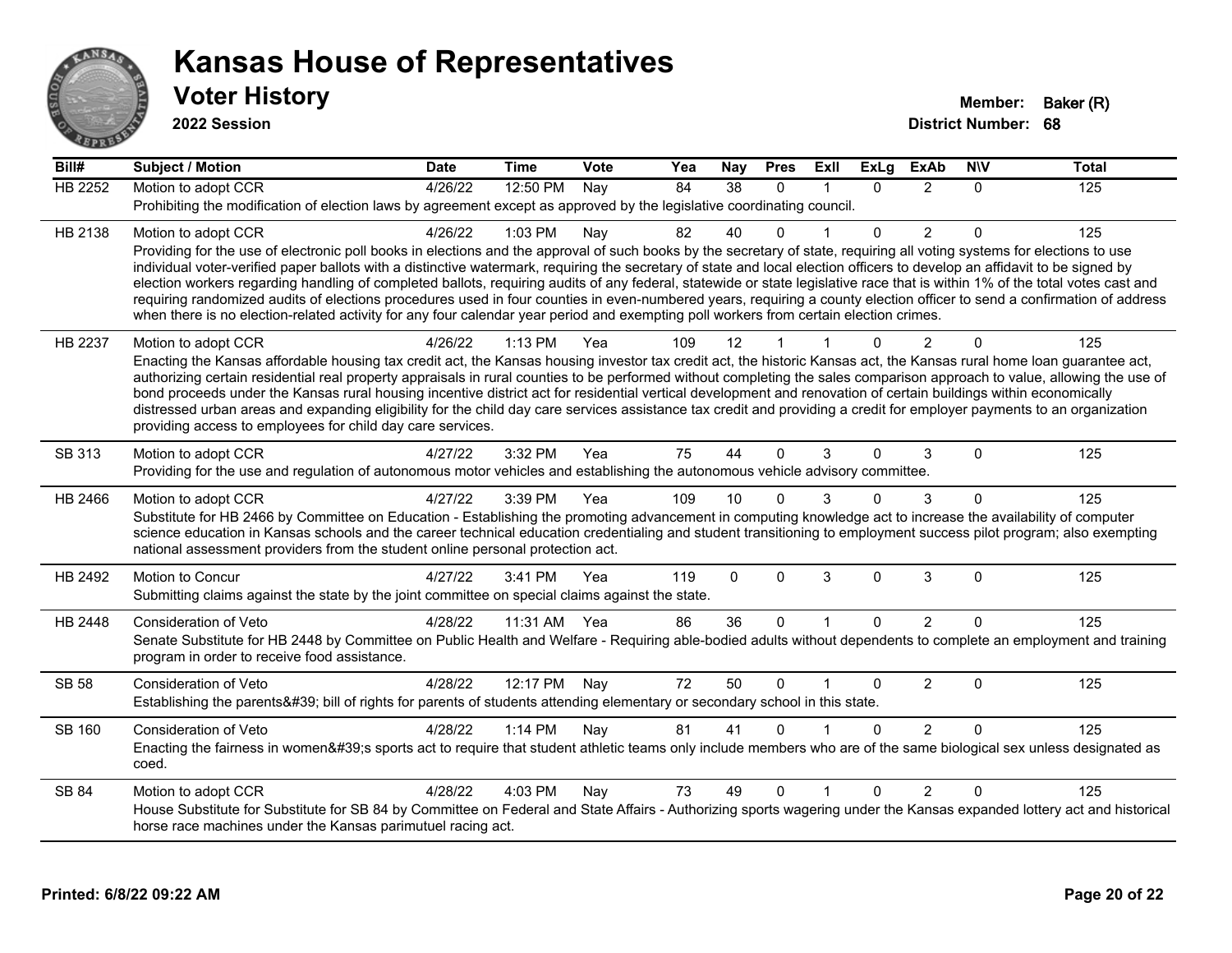

**2022 Session**

| Bill#          | <b>Subject / Motion</b>                                                                                                                                                                                                                                                                                                             | <b>Date</b> | <b>Time</b>  | Vote | Yea | <b>Nay</b> | <b>Pres</b> | ExIl           | <b>ExLg</b>  | <b>ExAb</b>    | <b>NIV</b>     | <b>Total</b> |
|----------------|-------------------------------------------------------------------------------------------------------------------------------------------------------------------------------------------------------------------------------------------------------------------------------------------------------------------------------------|-------------|--------------|------|-----|------------|-------------|----------------|--------------|----------------|----------------|--------------|
| <b>HB 2567</b> | Motion to adopt CCR                                                                                                                                                                                                                                                                                                                 | 4/28/22     | 5:52 PM      | Nay  | 75  | 45         | $\Omega$    |                | 0            | 4              | 0              | 125          |
|                | Senate Substitute for HB 2567 by Committee on Ways and Means - Removing federal impact aid from the determination of local foundation aid in the Kansas school<br>equity and enhancement act and excluding Fort Leavenworth school district and virtual school students from the capital improvement state aid determination.       |             |              |      |     |            |             |                |              |                |                |              |
| <b>SB 19</b>   | Motion to adopt CCR                                                                                                                                                                                                                                                                                                                 | 4/28/22     | 8:59 PM      | Yea  | 112 | 6          | $\Omega$    |                | 0            | 6              | $\mathbf{0}$   | 125          |
|                | House Substitute for SB 19 by Committee on Energy, Utilities and Telecommunications - Implementing the 988 suicide prevention and mental health crisis hotline in<br>Kansas.                                                                                                                                                        |             |              |      |     |            |             |                |              |                |                |              |
| SB 331         | Motion to adopt CCR                                                                                                                                                                                                                                                                                                                 | 4/28/22     | 9:05 PM      | Yea  | 91  | 26         | $\Omega$    | $\overline{1}$ | $\Omega$     | $\overline{7}$ | $\Omega$       | 125          |
|                | Updating the version of risk-based capital instructions in effect.                                                                                                                                                                                                                                                                  |             |              |      |     |            |             |                |              |                |                |              |
| HB 2510        | Motion to adopt CCR                                                                                                                                                                                                                                                                                                                 | 4/28/22     | 9:34 PM      | Nay  | 95  | 22         | $\Omega$    |                | 0            |                | 0              | 125          |
|                | Appropriations for FY 2022, FY 2023, and FY 2024, for various state agencies; 2022 omnibus bill; authorizing certain transfers and capital improvement projects.                                                                                                                                                                    |             |              |      |     |            |             |                |              |                |                |              |
| HB 2106        | Sub Motion Not Adopt CCR                                                                                                                                                                                                                                                                                                            | 4/28/22     | 10:02 PM     | Nay  | 39  | 75         | $\Omega$    |                | 0            | $\overline{7}$ | 3              | 125          |
|                | Decreasing the state rate for sales and use taxes for sales of food and food ingredients and providing for the levying of taxes by cities and counties and discontinuing<br>the nonrefundable food sales tax credit.                                                                                                                |             |              |      |     |            |             |                |              |                |                |              |
| HB 2106        | Motion to adopt CCR                                                                                                                                                                                                                                                                                                                 | 4/28/22     | 10:28 PM Yea |      | 114 | 3          | $\Omega$    |                | $\Omega$     | $\overline{7}$ | $\Omega$       | 125          |
|                | Decreasing the state rate for sales and use taxes for sales of food and food ingredients and providing for the levying of taxes by cities and counties and discontinuing<br>the nonrefundable food sales tax credit.                                                                                                                |             |              |      |     |            |             |                |              |                |                |              |
| HB 2495        | Motion to Concur                                                                                                                                                                                                                                                                                                                    | 4/28/22     | 10:31 PM     | Yea  | 116 | 1          | $\Omega$    | 1              | $\Omega$     | $\overline{7}$ | $\Omega$       | 125          |
|                | Prohibiting the disclosure of personal information about a person's affiliation with an entity that is exempt from federal income taxation under section 501(c) of the<br>federal internal revenue code.                                                                                                                            |             |              |      |     |            |             |                |              |                |                |              |
| SB 34          | Motion to adopt CCR                                                                                                                                                                                                                                                                                                                 | 4/28/22     | 11:35 PM     | Nay  | 64  | 53         | $\Omega$    |                | $\mathbf{0}$ |                | $\Omega$       | 125          |
|                | Substitute for SB 34 by Committee on Federal and State Affairs - Requiring review of administrative rules and regulations every five years.                                                                                                                                                                                         |             |              |      |     |            |             |                |              |                |                |              |
| HB 2252        | <b>Consideration of Veto</b>                                                                                                                                                                                                                                                                                                        | 5/23/22     | 11:27 AM     | Nay  | 84  | 37         | $\Omega$    |                | 0            | $\overline{2}$ |                | 125          |
|                | Prohibiting the modification of election laws by agreement except as approved by the legislative coordinating council.                                                                                                                                                                                                              |             |              |      |     |            |             |                |              |                |                |              |
| HB 2387        | <b>Consideration of Veto</b>                                                                                                                                                                                                                                                                                                        | 5/23/22     | 11:38 AM     | Nay  | 84  | 38         | $\Omega$    |                | $\Omega$     | $\overline{2}$ | $\Omega$       | 125          |
|                | Prohibiting the issuance of a request for proposal or entering into a new contract for the administration and provision of benefits under the medical assistance program<br>and removing the authority of the governor to prohibit attending or conducting certain religious services and worship services.                         |             |              |      |     |            |             |                |              |                |                |              |
| HB 2136        | Sub Mtn Not Adpt                                                                                                                                                                                                                                                                                                                    | 5/23/22     | 12:42 PM     | Nay  | 37  | 84         | $\Omega$    |                | 0            |                | $\overline{2}$ | 125          |
|                | Establishing the COVID-19 retail storefront property tax relief act to provide partial refunds to certain businesses impacted by COVID-19-related shutdowns and                                                                                                                                                                     |             |              |      |     |            |             |                |              |                |                |              |
|                | restrictions, discontinuing the first 15 days of the month sales and compensating use tax remittance requirements for certain retailers, providing countywide retailers'<br>sales tax authority for Atchison county and delaying implementation of the exclusion of separately stated delivery charges from sales or selling price. |             |              |      |     |            |             |                |              |                |                |              |